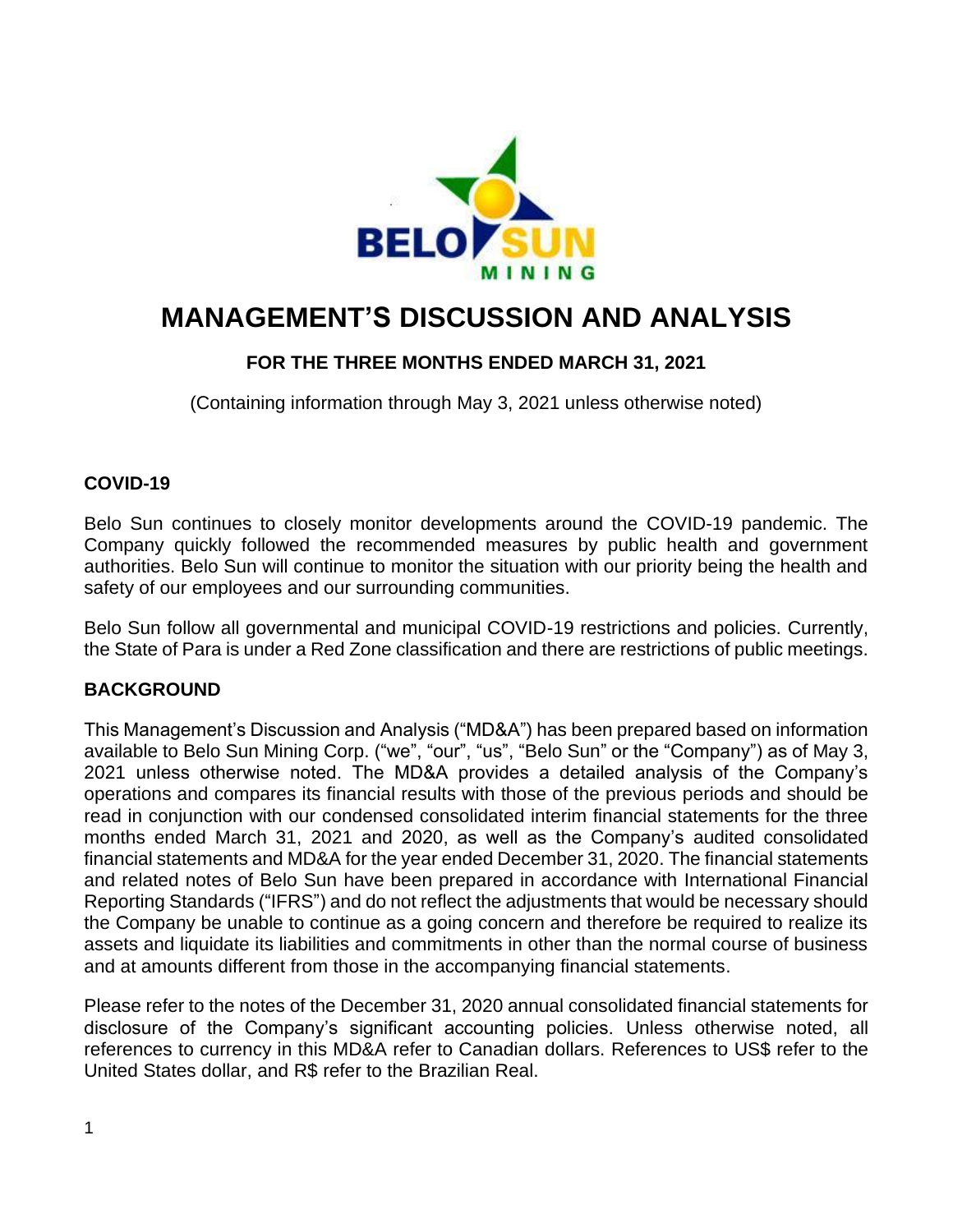The Company's Annual Information Form can be found under the Company's profile at [www.sedar.com.](http://www.sedar.com/) Additional information, including our press releases, has been filed electronically through the System for Electronic Document Analysis and Retrieval ("SEDAR") and is available online under the Company's profile at [www.sedar.com.](http://www.sedar.com/) Additional information relating to the Company can be found on the Belo Sun website at [www.belosun.com.](http://www.belosun.com/)

Peter Tagliamonte, P.Eng, (B. Eng; MBA), President and CEO for the Company, is the in-house Qualified Person under National Instrument 43-101 for all technical materials. Stéphane Amireault, P.Eng (B.Eng; MScA), Vice-President of Exploration for Belo Sun, is the in-house Qualified Person under National Instrument 43-101 for geology. Mr. Amireault and Mr. Tagliamonte have reviewed and approved the scientific and technical information in this MD&A.

## **CAUTIONARY STATEMENT REGARDING FORWARD-LOOKING INFORMATION**

Except for statements of historical fact relating to Belo Sun, certain statements contained in this MD&A constitute ''forward-looking statements'' under the provisions of Canadian provincial securities laws and are referred to herein as ''forward-looking statements''. When used in this MD&A, the words ''anticipate'', ''could'', ''estimate'', ''expect'', "indicate", "intend", "scheduled", "guidance", "opportunity", ''forecast'', ''future'', ''plan'', "projected", ''possible'', ''potential'', ''will'', "study" (including, without limitation, as may be qualified by "feasibility" and "pre-feasibility"), "targets", "models", or ''believes'' and similar expressions are intended to identify forward-looking statements. Such statements include, without limitation:

- Statements regarding the Company's plans to conduct permitting meetings, start construction, ramp up and optimize operations considering the impact of and delays related to the COVID-19 pandemic, including the timing thereof and impacts on anticipated start of activities;
- Statements regarding the impact of the COVID-19 pandemic and measures taken to reduce the spread of COVID-19 on the Company's operations in Brazil and overall business;
- The Company's forward-looking production outlook, including estimated ore grades, recovery rates, project timelines, drilling results, metal production, life of mine estimates, total cash costs per ounce, all-in sustaining costs per ounce, mine site costs per tonne, other expenses, and cash flows;
- The estimated timing and conclusions of permitting activities and technical studies;
- Statements concerning the Company's Volta Grande Gold Project including the timing, funding, completion and commissioning thereof;
- The methods by which ore will be extracted or processed;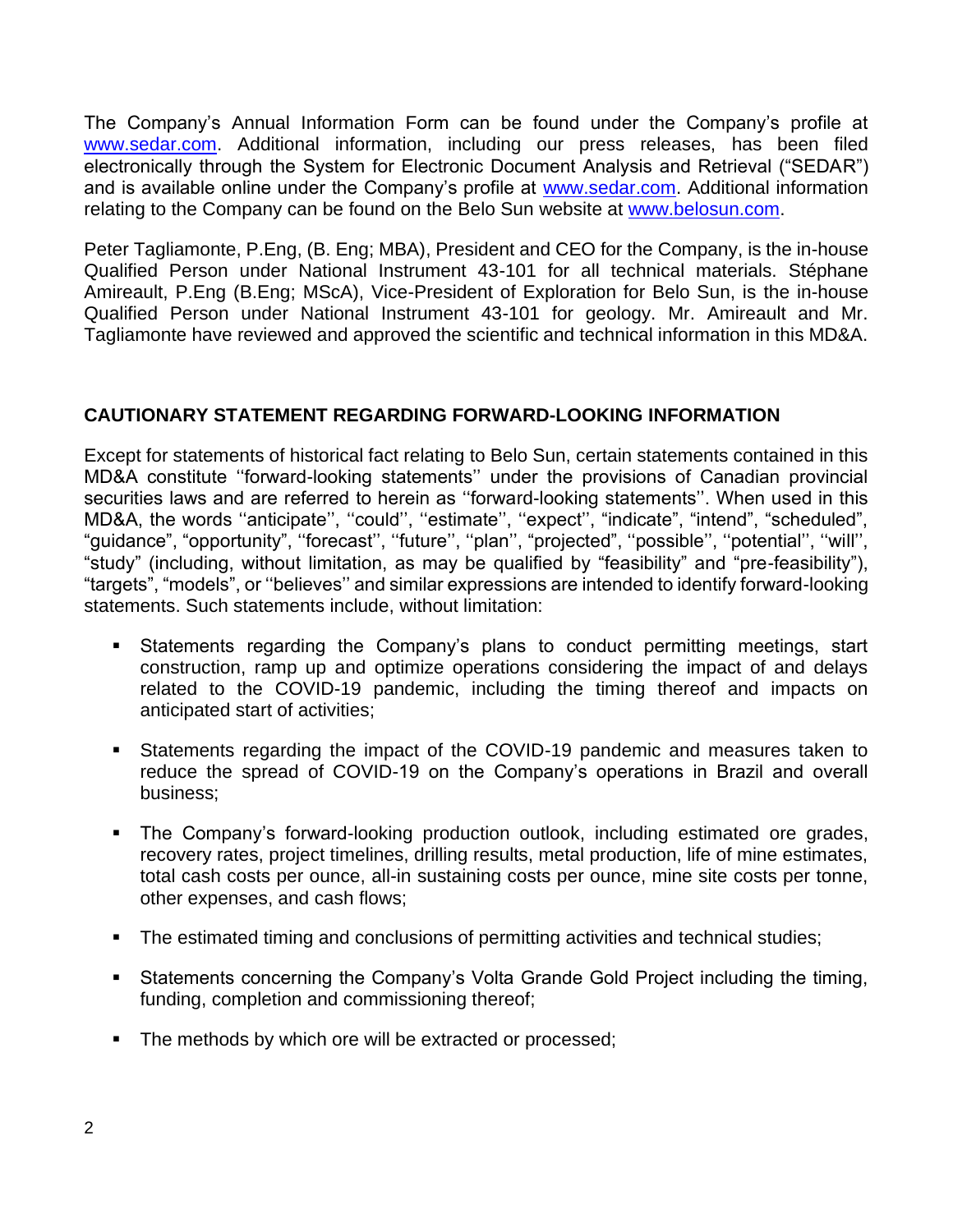- Statements regarding timing and amounts of capital expenditures, other expenditures and other cash needs, financing costs and expectations as to the funding or reductions thereof; Belo Sun Mining Corp.'s Management Discussion and Analysis (prepared in accordance with International Financial Reporting Standards)
- **E** stimates of future mineral reserves, mineral resources, the effect of drill results on future mineral reserves and mineral resources;
- The projected development of certain ore deposits, including estimates of exploration, development and production and other capital costs and estimates of the timing of such, development and production or decisions with respect to exploration, development and production;
- **EXEL Statements regarding the Company's ability to obtain the necessary permits and** authorizations in connection with its proposed or current development and mining operations and the anticipated timing thereof;
- Statements regarding the future price of gold or other minerals or resources;
- Statements regarding anticipated future exploration;
- The anticipated timing of events with respect to the Company's Volta Grande Gold Project;
- Statements regarding the sufficiency of the Company's cash resources;
- Statements regarding the Company's future effective tax rate, and the influences on such tax rate; Statements regarding anticipated trends with respect to the Company's operations, exploration and the funding thereof.

Such statements reflect the Company's views as at the date of this MD&A and are subject to certain risks, uncertainties and assumptions, and undue reliance should not be placed on such statements. Forward-looking statements are necessarily based upon a number of factors and assumptions that, while considered reasonable by Belo Sun as of the date of this MD&A, are inherently subject to significant business, economic and competitive uncertainties and contingencies. The material factors and assumptions used in the preparation of the forward looking statements contained herein, which may prove to be incorrect, include, but are not limited to, the assumptions set forth herein and in the Company's Annual Information Form ("AIF") filed with Canadian securities regulators. Economic analyses (including mineral reserve and mineral Resource estimates) in technical reports are based on commodity prices, costs, sales, revenue and other assumptions and projections that can change significantly over short periods of time. As a result, economic information in a technical report can quickly become outdated.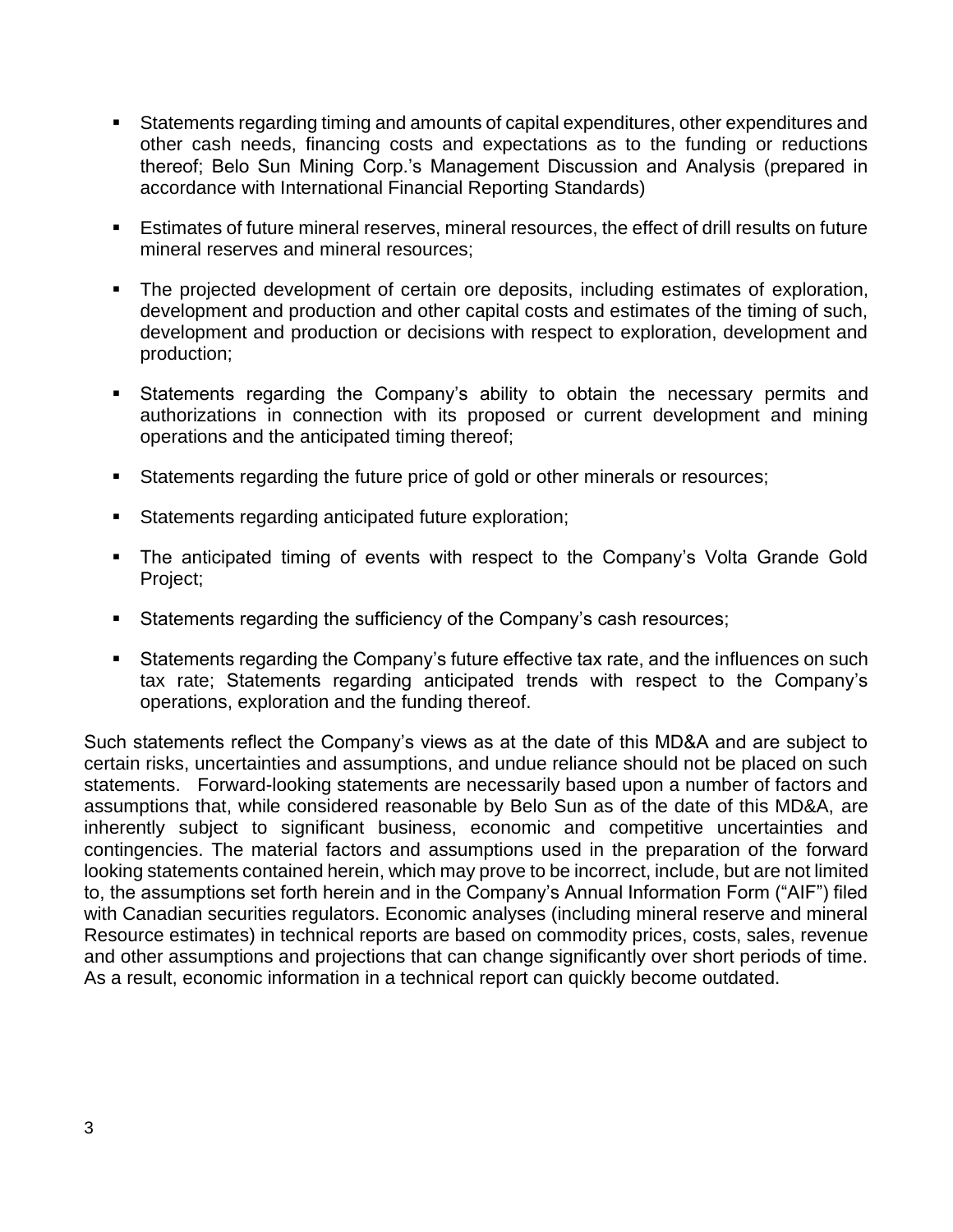Many factors, known and unknown, could cause the actual results to be materially different from those expressed or implied by such forward-looking statements. Such risks include, but are not limited to: the extent and manner to which COVID-19 and measures taken by governments, the Company or others to attempt to reduce the spread of COVID-19, may affect the Company, whether directly or through effects on employee health, workforce productivity and availability; uncertainties with respect to the effect on the global economy associated with the COVID-19 pandemic and measures taken to reduce the spread of COVID-19, any of which could continue to negatively affect financial markets, including the trading price of the Company's shares and the price of gold, and could adversely affect the Company's ability to raise capital; uncertainty of future production, project development, capital expenditures and other costs; foreign exchange rate fluctuations; financing of additional capital requirements; community actions or protests, including by Indigenous communities; risks associated with foreign operations; governmental and environmental regulation; the volatility of the Company's stock price. All of the forwardlooking statements made in this MD&A are qualified by these cautionary statements.

For a more detailed discussion of such risks and other factors that may affect the Company's ability to achieve the expectations set forth in the forward-looking statements contained in this MD&A, see the AIF as well as the Company's other filings with the Canadian securities regulators. Belo Sun disclaims any intention or obligation to update or revise any forward-looking information or to explain any material difference between subsequent events and such forwardlooking information, except to the extent required by applicable law and regulations. When used in this MD&A the terms ''including'' and ''such as'' mean including and such as, without limitation.

# **ACRONYMS AND TERMS**

Below are acronyms and terms that will be referenced throughout the MD&A:

CPRM: Serviço Geológico do Brasil (Geological Service of Brazil)

DPU: Public Defender of the Union

DPE: State Public Defender

EIA: Environmental Impact Assessment

ESG: Enviorment / Social / Corporate Governance

FUNAI: Fundaçao Nacional do Indio (Brazilian Federal Ministry of Indigenous Affairs)

IBAMA: Insituto Brasileiro Do Meio Ambiente E Dos Recoursos Naturais Renovaveis (Brazilian Institue of Environment)

INCRA: Instituto Nacional de Colonização e Reforma Agrária (Brazilian National Institute of Colonization and Agrarian Reform)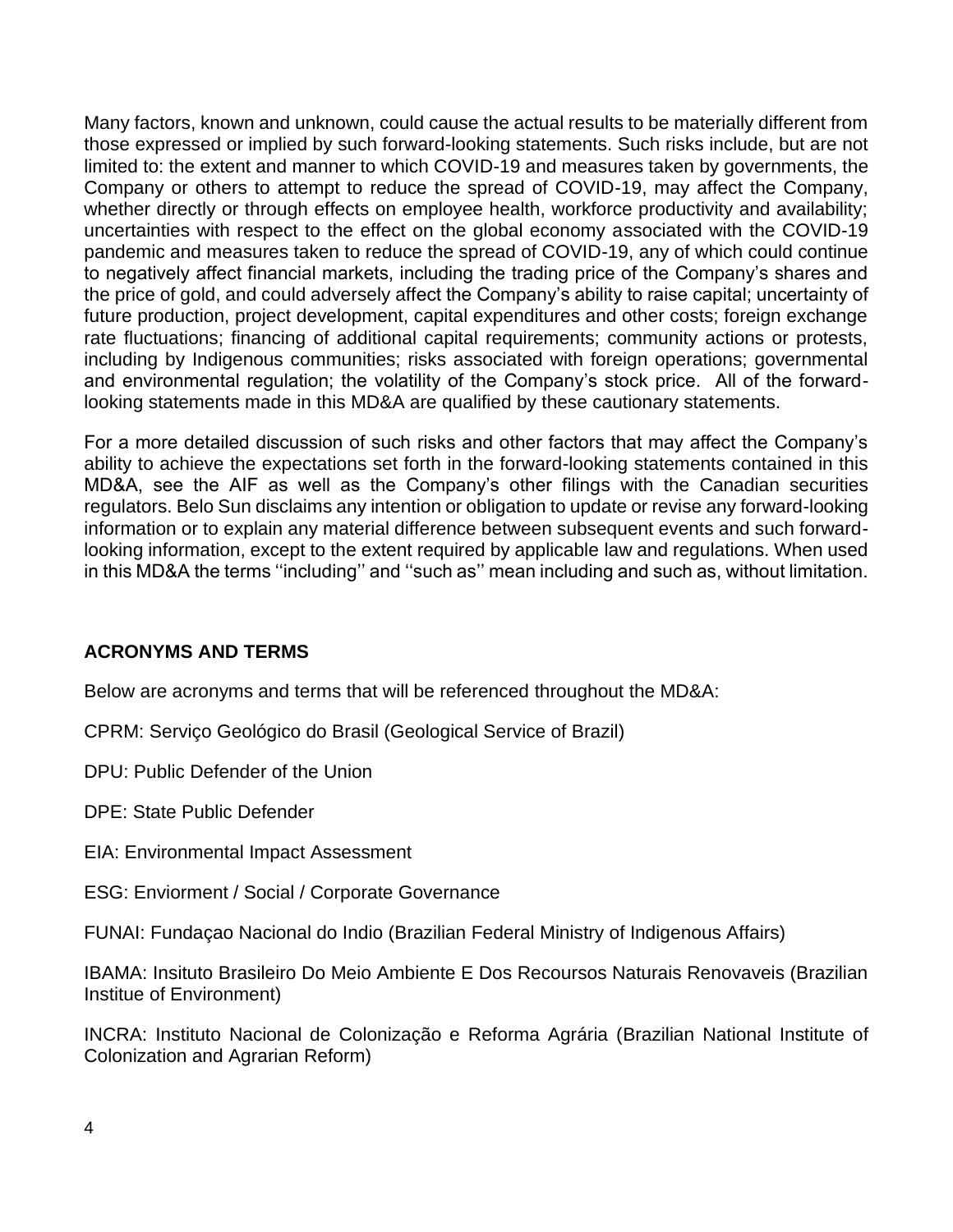LP: Licença Prévia in Brazil (Environmental Licence)

LI: Licença de Instalação in Brazil (Construction Licence)

LO: Licença de Operação in Brazil (Operation Licence)

MPE: State Prosecution Service or Ministério Público Estadual

MPF: Federal Prosecution Service or Ministério Público Federal

SEMAS: Secretaria de Estado de Meio Ambiente e Sustentabilidade (Secretariat of Enviorment and Sustainability of the State of Para, Brazil)

SESAI: SECRETARIA ESPECIAL DE SAÚDE INDÍGENA (Secretary for Indigenous Health)

## **OVERVIEW OF THE COMPANY**

Belo Sun is a Canadian TSX listed development and mineral exploration mining company focused on the development of gold projects. Belo Sun's principal asset is the Volta Grande Gold Project ("PVG", "Projecto Volta Grande" or "Volta Grande Gold Project") located in Brazil in the state of Pará near the city of Altamira. The PVG is an open pit mining project with a large Mineral Resource containing 4.95 million ounces in the measured and indicated classification and 1.15 million ounces in the inferred classification. The PVG has a bankable feasibility study completed showing positive economics and a Mineral Reserve of 3.79 million ounces. Belo Sun is progressing the project towards construction and has completed its EIA, its LP, its LI and recently completed its required Indigenous Study.

Highlights for the three months ended March 31, 2021 and subsequent events include:

- Belo Sun continues to closely monitor developments around the COVID-19 pandemic. The Company quickly followed the recommended measures by public health and government authorities. Belo Sun will continue to monitor the situation with our priority being the health and safety of our employees and our surrounding communities. Currently the state of Para is in code RED which prohibits various activities and limits public gathering to 10 people.
- Belo Sun continues to assist in appropriate ways to support the local communities during the pandemic.
- Following the successful field studies and consultation with Indigenous communities which included hundreds of meetings, field trips to the project site, workshops, detailed explanations, and visitation to operating mine in Brazil, Belo Sun submitted the Indigenous Study to FUNAI at the beginning of 2020. The Belo Sun team remained engaged and successfully responded to all FUNAI questions during a difficult period of COVID-19 restrictions. After the review process, FUNAI approved the Indigenous Study near the end of year in 2020. The Company will now present the Indigenous Study to the Indigenous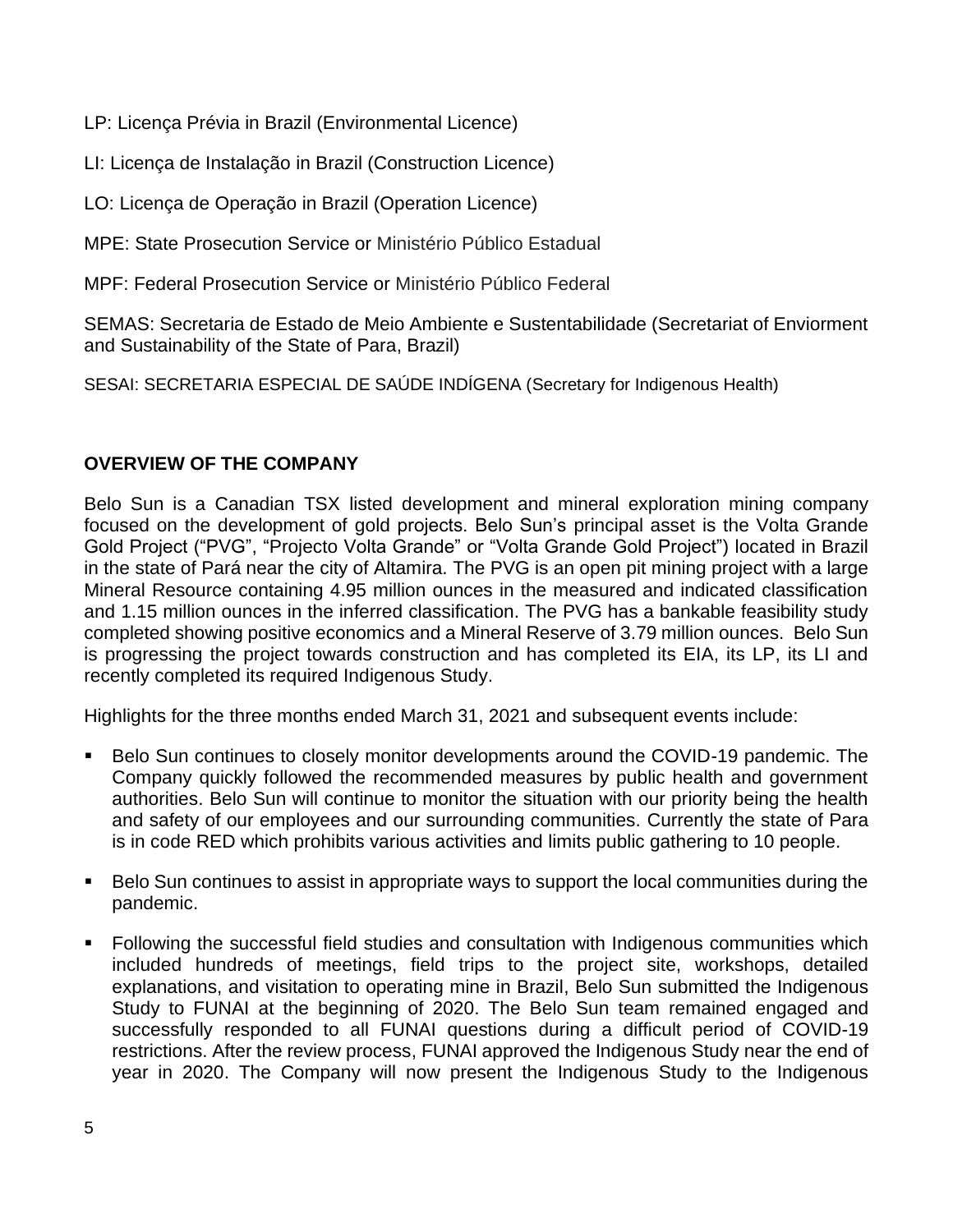communities following the current health and safety protocols and stipulated COVID-19 guidelines by SESAI, FUNAI and the state and federal governments and once the Indigenous communities have been vaccinated for COVID-19 virus. The completed process will then be filed with the Federal Court of Brasilia.

- Belo Sun and its anthropologist consultants continue to discuss with the SESAI and FUNAI on the best process to complete the required meeting considering the current COVID-19 situation and what should be included for a comprehensive health and safety protocol. Belo Sun in consultation agreed that meetings would only be held after the Indigenous Communities had been full vaccinated and the ability to safely following best practice health and safety protocols and adhering to all local, state, and Federal COVID-19 protocols and regulations could be met.
- **EXTERGH** is currently being affected very seriously and adversely with the COVID-19 virus and the state of Para is in a code RED designation. This prohibits public gatherings and meetings of more then 10 people. Belo Sun continues with the planning process to complete the final meeting so things are organized when the COVID-19 restrictions are lifted. The company will proceed only when it is safe to do so and Indigenous Communities, SESAI, and FUNAI agree to and the current COVID-19 restrictions are lifted.
- The Company has completed its American OTCQX exchange listing, trading under the symbol "BSXGF", to enhance visibility and better accommodate American shareholders. The Company will start trading on the OTCQX in the beginning of May 2021.
- The Company did an internal update of operating costs at the beginning of 2020 and had a third party review the capital costs at the beginning of 2020. The company will continue to monitor and evaluate price inflation and any impacts it might have on the Volta Grande Gold Project.
- The Company remains engaged in discussions with INCRA to find a satisfactory solution for the overlap of INCRA land and the Volta Grande Gold Project mining concession.
- The Company continues to advance and undertake engineering and technical work to meet the conditions set out in the LI, specifically related to the environment, community, operating standards and regulations and documentation.
- The Company continues to advance work related to the PVG to ensure optimization with engineering and operating opportunities such as geochemical characterization studies, construction planning optimization and capital and operational cost reviews.
- The Company is evaluating and discussing funding solutions with various groups for the Volta Grande Gold Project.
- The Company continues basic regional exploration activities.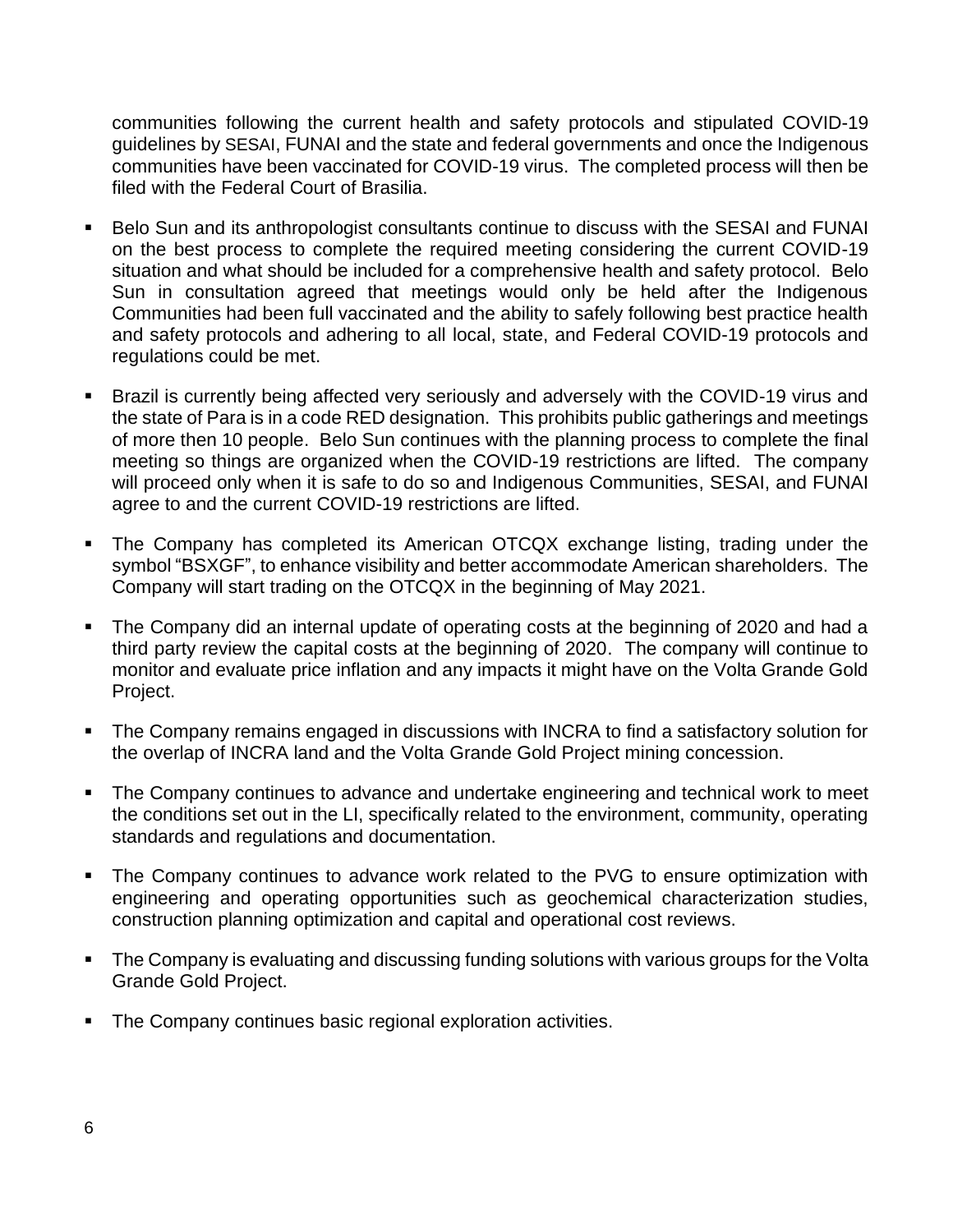# **OUTLOOK**

For 2021, the Company continues to focus on the advancement of the Volta Grande Gold Project with the following main objectives:

- Belo Sun will continue to monitor the COVID-19 situation with our priority being the health and safety of our employees and our surrounding communities and following best practices.
- The COVID-19 situation in Brazil has continued to impact the country and its population and has increased in intensity. Lock downs and restrictions on businesses and gatherings have been implemented.
- Belo Sun is organizing to present the FUNAI approved Indigenous study to the Indigenous communities as per the required health and safety protocols of SESAI, FUNAI, the State of Para and Federal guidelines and once the communities have been fully vaccinated for the COVID-19 virus. Following this, the completed process will be filed with the Federal Court of Brasilia.
- **•** Project optimization and preparation with engineering studies, geotechnical characterization studies, geological studies, construction planning optimization and capital and operational cost reviews.
- Continue to seek and evaluate the best funding solution for the development and construction of the PVG.
- Continue discussions with INCRA to complete the resolution of the overlap of INCRA land and PVG concessions. Both INCRA and Belo Sun have proceeded positively with discussions with a mutual goal of resolving this item.
- Continue to evaluate cost saving measures, streamline non-core exploration concessions and to manage funds appropriately.
- The Company continues to follow any related court cases regarding the Volta Grande Gold Project. With the approval of the Indigenous Study and as Belo Sun moves to advance and develop the Volta Grande Gold Project, the Company anticipates legal claims and actions may be brought in Brazilian courts to attempt to delay the Volta Grande Gold Project.

# **OVERVIEW OF THE VOLTA GRANDE GOLD PROJECT**

The Volta Grande Gold Project (100% owned) is located approximately 49 kilometers southeast of the town of Altamira (est. pop. 150,000) in the northern region of Pará State. Altamira is a prosperous regional center with excellent infrastructure. The development of the Volta Grande Gold Project is the Company's primary focus. Volta Grande Gold Project is an advanced-stage development project with a completed NI 43-101 completed feasibility study showing very robust economic, long mine life and a gold Mineral Reserves currently estimated at 3.79 million ounces.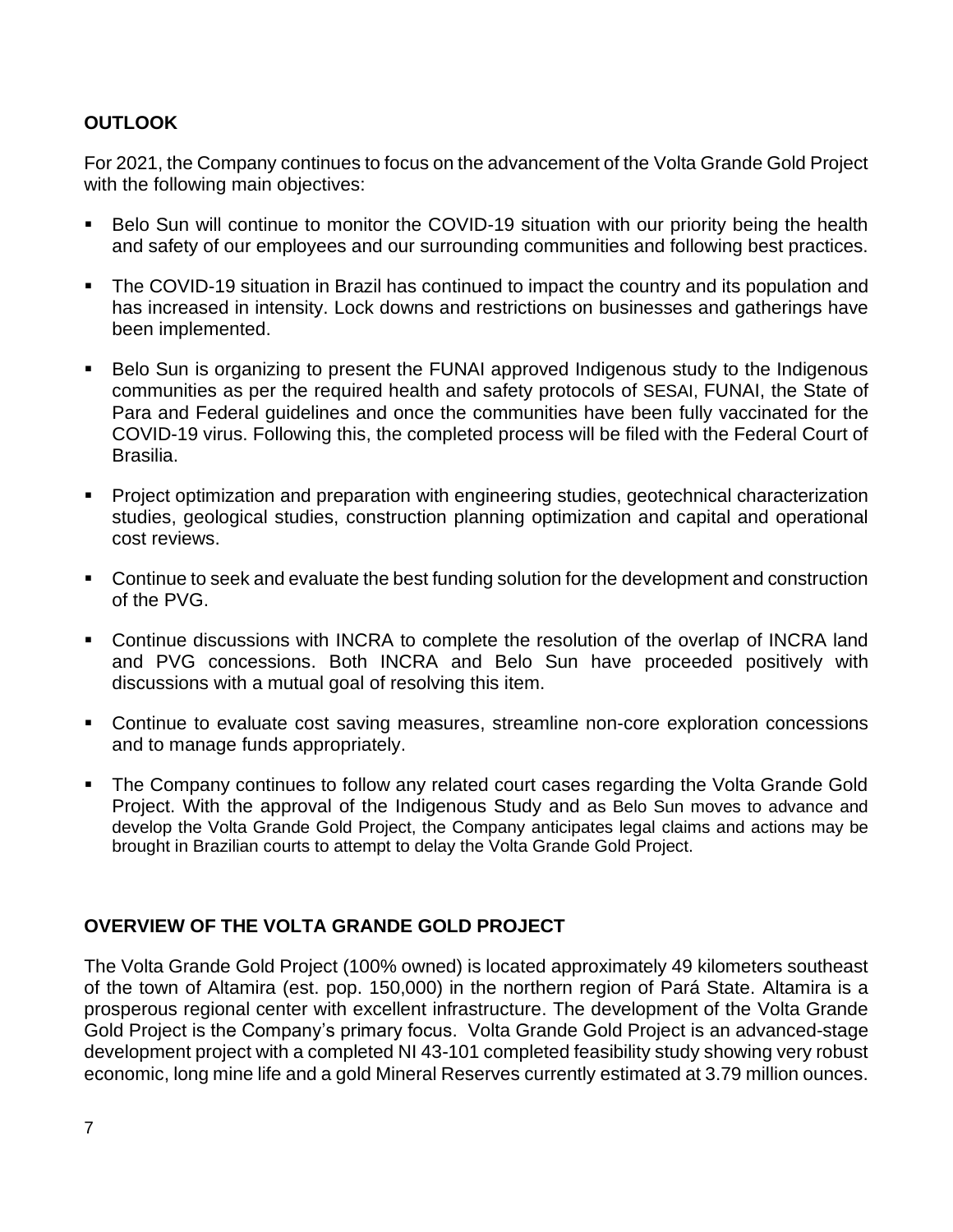Gold Mineralization in the Volta Grande Gold Project area was identified at numerous sites in the 1990s by past operators TVX Gold Inc. (now part of Kinross Gold Corporation) and Battle Mountain Exploration (now part of Newmont Mining Corporation). Historical drilling by these companies included more than 27,000 meters of combined core, auger, and reverse circulation drilling and several thousand channel and soil samples. Preliminary metallurgical work indicated that Volta Grande Gold Project Mineralization is amenable to conventional milling and cyanidation process methods, with gold recoveries of up to 95% in bottle roll tests.

The shear-hosted main Mineral Resources are currently contained in the area of the Volta Grande Gold Project called the North Block. The North Block is a string of connected deposits, comprised of Ouro Verde and Grota Seca. The Volta Grande Gold Project Feasibility Study only considered the extraction of Mineral Resources from the North Block. Belo Sun also has a currently small Mineral Resource in an area called Greia which is approximately 1 km from the Volta Grande Gold Project and another Mineral Resource called the South Block which is approximately 6km from the Volta Grande Gold Project that are highly prospective but were not included in the Feasibility Study. Belo Sun also holds exploration concessions that covers most of the 120 km greenstone belt hosting the mineral reserve and resources.



.<br>The reserves for the Volta Grande Project are based on the conversion of M&I resources within the current Feasibility Study mine plan. Measured mineral (1)<br>(2) Mineral resources are not mineral reserves and nave not demo

of the estimates. Open pit mineral resources are reported at a cut-off grade of 0.4 g/t Au (basga on a gold price of \$1,400/oz).<br>\*See notes on slide 2, in particular for identity of qualified persons who prepared these est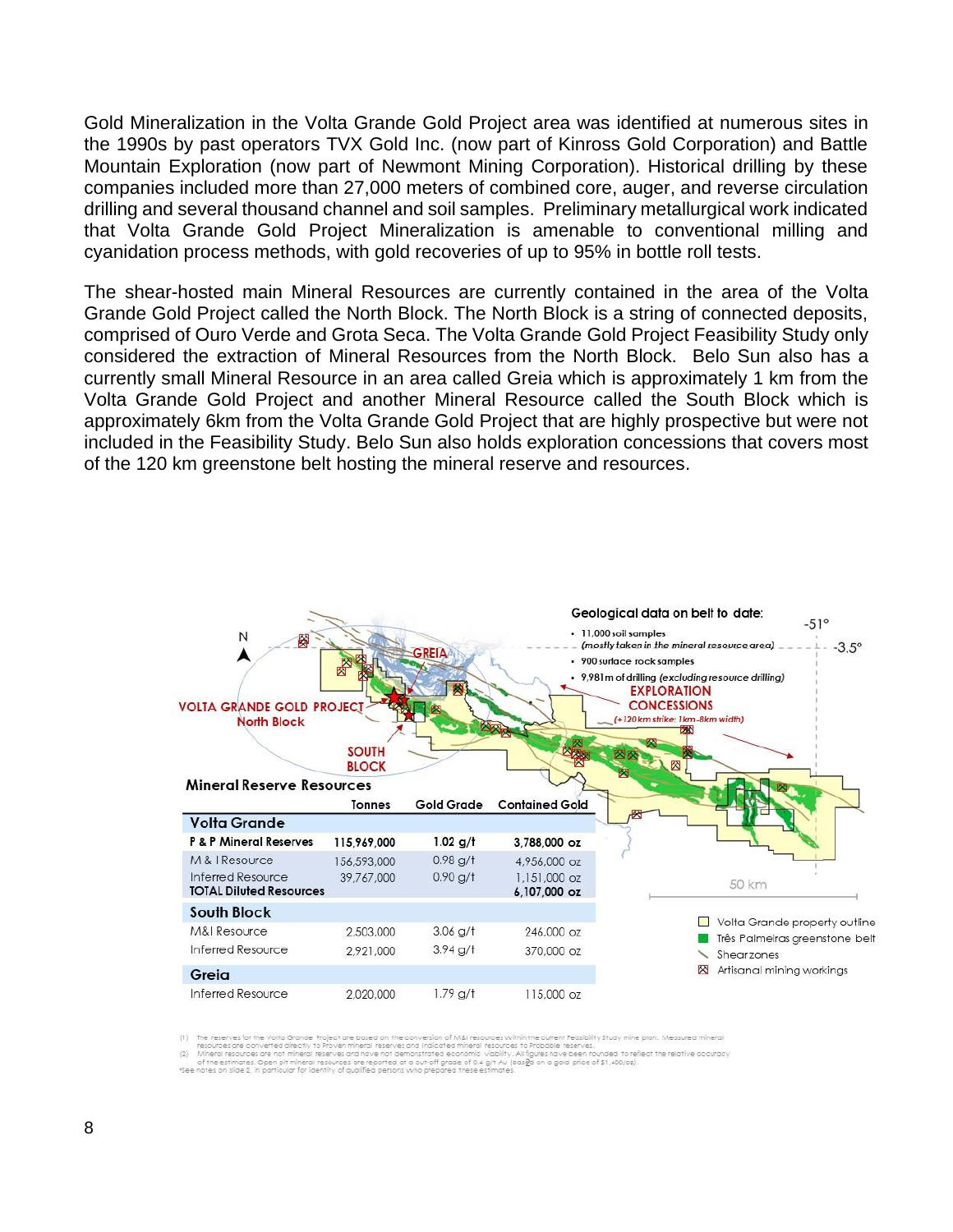Most of the Mineralized areas are characterized by a large alteration envelope having numerous narrow zones of high-grade gold Mineralization and have had Garimpeiros (term used for informal miners in Brazil) workings. There is geological potential at Volta Grande Gold Project for expansion and the discovery of additional Mineralized zones within the large alteration envelope in the host intrusive rocks, which have been traced for more than seven kilometers along strike in the North Block. Two types of gold Mineralization are present: primary gold in intrusive rocks and secondary gold in the saprolitic zone overlying the primary Mineralization.

In 2005, the Company signed an agreement to acquire 100 percent interest in the PVG and the exploration concessions along the Tres Palmeiras Green Stone Belt. The transaction was completed in 2006 with full payment to the vendor. There are no royalties on the mining concessions other than the government royalty of 1.5% which applies to all gold production in Brazil. With the transfer of title of the mining concessions for Volta Grande Gold Project, the Company assumed a debt obligation to CPRM, whereby Belo Sun obligated to repay a risk-loan debt to CPRM valued at R\$3,740,000 plus applicable interest. The interest rate on the debt is fixed at 3%.

Belo Sun has taken a conservative position with respect to the debt obligation and deposited into a high interest savings account the full amount required to cover the debt payment and accumulated interest.

Starting in 2010, Belo Sun has carried out a large drill exploration program that consisted of over 700 drill holes for a total of over 180,000 meters drilled (mostly by diamond drilling) at Ouro Verde, Grota Seca, Greia (mostly reverse circulation drilling) and South Block. The results at the North Block outlined the initial size of the Mineralizing system with a pit-constrained Mineral Resource extending over 4km on strike and over 500 meters deep for Ouro Verde, Central and Grota Seca and was the Mineral Resources used in the development of the Volta Grande Gold Project Feasibility Study.

## **FEASIBILITY STUDY**

In March 2015, the Company completed a Feasibility Study on its Volta Grande Gold Project. The Feasibility Study was prepared by Lycopodium Minerals Canada Ltd, VOGBR Recursos Hidricos e Geotencia Ltda, SRK Consulting (Canada) Inc., Environmental Resources Management Inc., AGP Mining Consultants Inc., W.H. Wahl & Associates Consulting and L&M Assessoria Empresarial. The Feasibility Study was prepared in accordance with National Instrument 43-101 (NI 43-101) of the Canadian Securities Administrators. Projected economical results include:

- Using a gold price of US\$1,200/oz and an exchange rate of 3.1:1 (Brazil R\$3.1: US\$1), the project delivered solid production profile and strong economics:
- Post-tax Internal Rate of Return of 26%.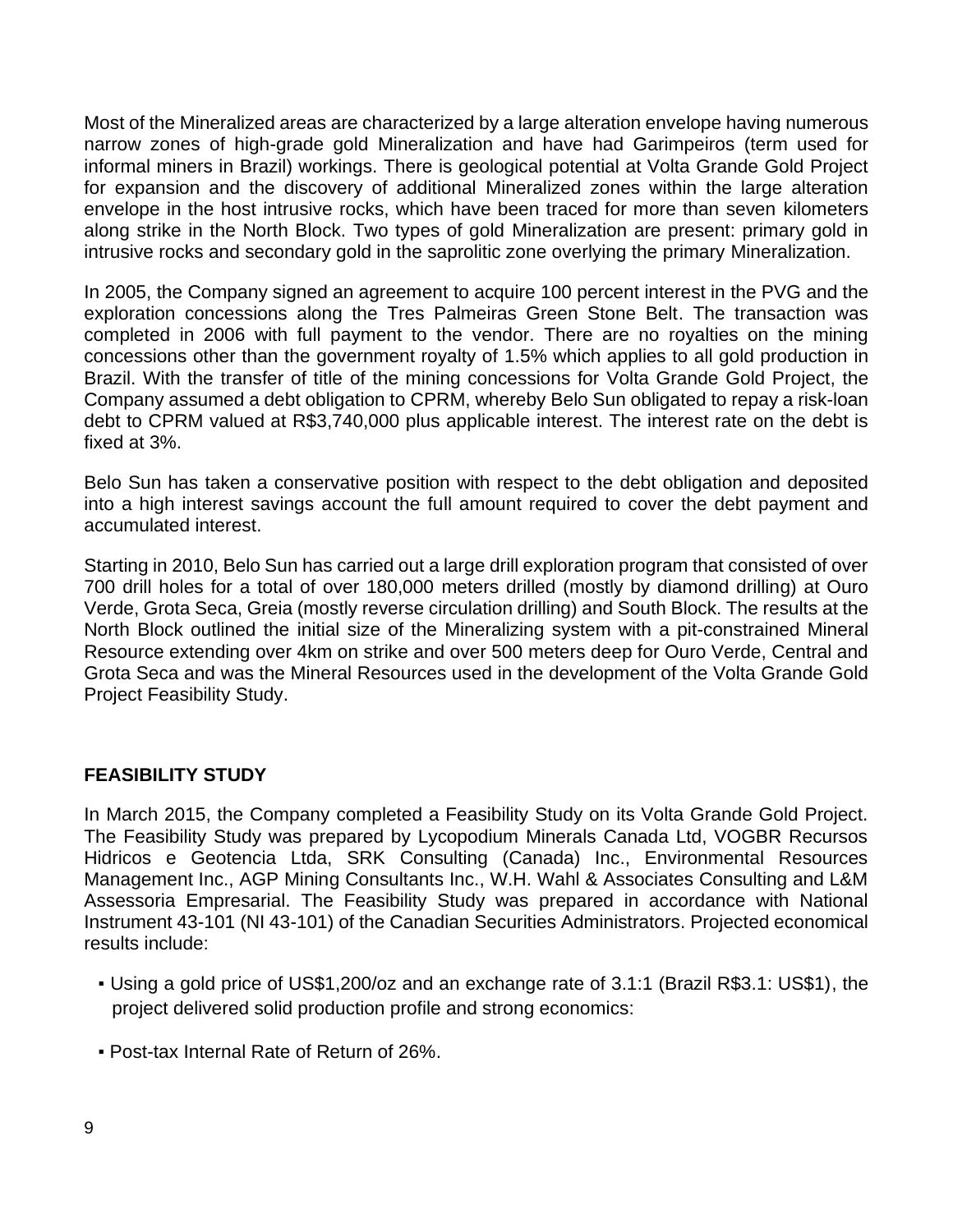- Post-tax Net Present Value of US\$665 million at a 5% discount rate.
- Annual gold production of 268,000 oz averaged over the first 10 years of the mine life.
- Initial capital costs of US\$298 million, including pre-production costs and taxes.
- Average cash operating costs of US\$618/oz and all-in sustaining costs of US\$779/oz.
- Proven and Probable Mineral reserves of 3.8 million ounces of gold (see table below).

See "Cautionary Statement Regarding Forward-Looking Information"

| Summary of Volta Grande Economic Results by Gold Price |                 |               |               |  |  |  |
|--------------------------------------------------------|-----------------|---------------|---------------|--|--|--|
| <b>High Case</b><br><b>Base Case</b><br>Low Case       |                 |               |               |  |  |  |
| Gold Price (US\$ per oz)                               | \$1,300         | \$1,200       | \$1,100       |  |  |  |
|                                                        |                 |               |               |  |  |  |
| Pre-Tax NPV (5%)                                       | \$1,171 million | \$941 million | \$712 million |  |  |  |
| Pre-Tax IRR                                            | 43%             | 36%           | 29%           |  |  |  |
|                                                        |                 |               |               |  |  |  |
| Post-Tax NPV (5%)                                      | \$855 million   | \$665 million | \$472 million |  |  |  |
| Post-Tax IRR                                           | 32%             | 26%           | 20%           |  |  |  |

Volta Grande Project Capital Expenditures Estimate Breakdown (Post-tax)

| <b>Initial Capital</b>                       |                      |
|----------------------------------------------|----------------------|
| Process & Infrastructure                     | \$244 million        |
| Mining                                       | \$20 million         |
| <b>Pre-Production Costs - Process</b>        | \$3 million          |
| <b>Pre-Production Costs - Mining</b>         | \$32 million         |
| Total -- Initial Capital                     | \$298 million        |
| Total -- Expansion Capital                   | \$63 million         |
| Average Sustaining Capital over life of mine | \$7.3 million / year |

Values have been rounded to the nearest million.

The Feasibility Study capital and operating cost estimates for the Volta Grande Gold Project are summarized below.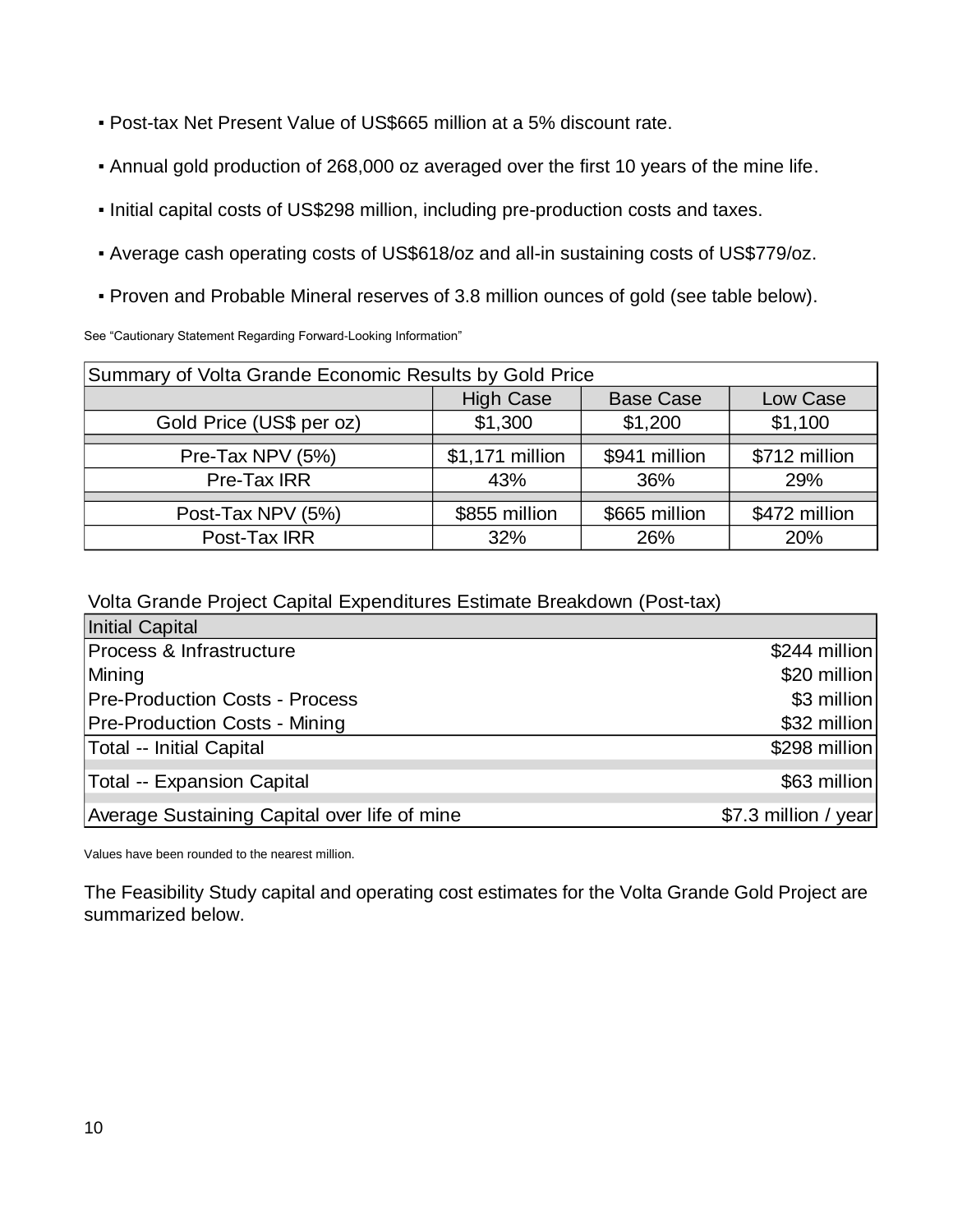Summary of Volta Grande Project Operating Cost Estimates Average Life-of-Mine Operating Cost

| Area                        | \$/tonne milled |
|-----------------------------|-----------------|
| Mining                      | \$10.62         |
| Processing                  | \$7.26          |
| G&A                         | \$0.84          |
| <b>Total Operating Cost</b> | \$18.72         |
| <b>Cash Operating Cost</b>  | $$618$ /oz      |
| All in Sustaining Cost      | $$779$ /oz      |

# **Volta Grande Gold Project Mineral Reserves**

The Mineral Reserves for the Volta Grande Gold Project are Fully Diluted and are based on the conversion of measured and indicated Mineral Resources within the current Feasibility Study mine plan. A portion of the Measured Mineral Resources are converted directly to Proven Mineral Reserves and a portion of the Indicated Mineral Resources to Probable Mineral Reserves.

The Fully Diluted Mineral Reserves (the mining dilution has been included and considered in the grade and tonnes) for the Volta Grande Gold Project are shown below.

| <b>Classification</b> | <b>Reserves</b><br>Kt | Grade<br>g/t Au | <b>Contained Gold</b><br>Koz |
|-----------------------|-----------------------|-----------------|------------------------------|
| Proven                | 41,757                | 1.07            | 1,442                        |
| Probable              | 74,212                | 0.98            | 2,346                        |
| Proven + Probable     | 115,969               | 1.02            | 3,788                        |

*\*This Mineral Reserve estimate is as of March 25, 2015 and is based on the new Mineral Resource estimate dated March 2015. The Mineral reserve calculation was completed under the supervision of Gordon Zurowski, P.Eng of AGP Mining Consultants Inc, who is a Qualified Person as defined under National Instrument 43-101. Mineral reserves are stated within the final design pit based on a USD\$1,020 per ounce gold price pit shell with a USD\$1,200 per ounce gold price for revenue. The cutoff grade was 0.37 g/t for Ouro Verde and 0.40 g/t for Grota Seca. The mining cost averaged USD\$10.90/tonne milled, processing was USD\$7.25/tonne milled and G&A was USD\$0.84/tonne milled. The process recovery averaged 93%. The exchange rate assumption applied was R\$3.10 equal to US\$1.00 The Feasibility Study only considers the Volta Grande open pit Mineralized zones. The Feasibility Study does not include any Mineral Resources from the South Block, or Mineral Resources from the Greia Zone. Mineral Resources that were part of the March 2015 Total Mineral Resource associated with South Block and underground Mineral Resources were not included in the scope of the Feasibility Study.* 

# **Mining**

The Feasibility Study optimizes the mine plan for the first ten years with an average delivered head grade of 1.38 g/t. The mine has been designed to deliver an initial 3.5 million tonnes per year (10,000 tonnes per day) of mill feed and expand to 7 million tonnes per year (20,000 tonnes per day) reaching full production in Year 3. Material from the last three months of pre-production stripping will be used to commission the process plant. The Feasibility Study considers open pit mining using a 100% owner operated equipment fleet including trucks, loaders and drills.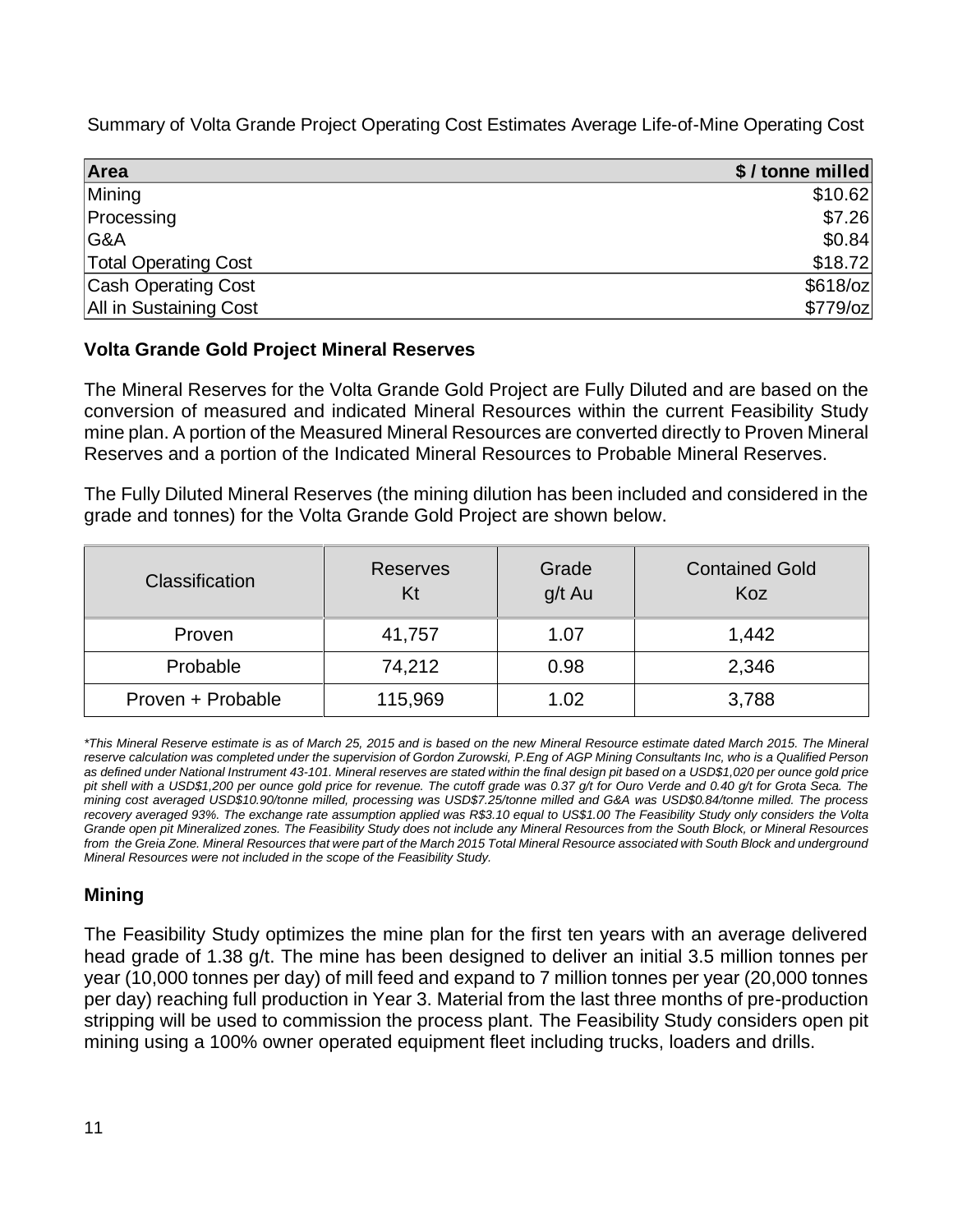The average strip ratio for the life of the mine is estimated at 4.3:1. Open pit bench heights of 10 meters will be mined and ore hauled with 136-tonne haul trucks and matching loading equipment. Best practice grade control drilling will be done with reverse circulation drilling and rock sampling on mine benches prior to blasting. This is intended to provide flexibility for grade control during operations while maintaining reasonable mine operating costs and production capability.

## **Metallurgy**

Extensive feasibility level test work was completed by SGS Canada Inc., using representative run-of-mine composites, that confirmed the material from the Volta Grande Mineral deposits is amenable to a conventional crush, grind, gravity concentration, cyanide leach and carbon-inpulp flow sheet with overall life of mine gold recovery of 93%.

## **Infrastructure**

The Volta Grande Gold Project is located in Pará State, approximately 49 kilometers south-east of the city of Altamira. The Volta Grande Gold Project is accessible from both road and river. Altamira is a major regional center with a population of 150,000 and is serviced by a local airport and the Trans-Amazonian Highway. Altamira acts as the service center for many large industrial projects in the region.

The climate in the area of the Volta Grande Gold Project is tropical with a rainy season from January to April and a dry season from May to December. The mean temperature is constant throughout the year (25°C to 30°C) and the relative humidity ranges from 65% to 85%.

Access to the mine site from the city of Altamira can be done by road and river. Road access to the PVG site is a distance of approximately 60 km with approximately 30km of road nearest to the city of Altamira being paved, the remaining 30km of access road is gravel and is planned to be upgraded and paved during the mine operation.

Power for the PVG will be from line power coming from the nearby electrical infrastructure and will be brought to the mine project by a 230-kV power line.

Water requirements for the Volta Grande Gold Project were designed to not require the extraction of any water from the Xingu River. Water requirements will be provided by capturing precipitation and surface run-off. The water collected in storage ponds and augmented by reclaimed water from the tailings management facility will meet the operating requirements.

The scientific and technical information contained in the feasibility study pertaining to the Volta Grande Gold Project has been reviewed and approved by the following Qualified Persons: Dr. Jean Francois Couture, PGeo and Dr. Oy Leuangthong, P.Eng (Mineral Resource) of SRK Consulting (Canada) Inc.; Gordon Zurowski, P.Eng (Mining), of AGP Mining Consultants Inc.; Alexandre Luz, MAusIMM (Economic Analysis) of L&M Advisory; Aron Cleugh (Metallurgy and Process) and Stefan Gueorguiev, P.Eng (Infrastructure and Author of the Technical Report), of Lycopodium Minerals Canada Ltd., each of whom are independent of Belo Sun.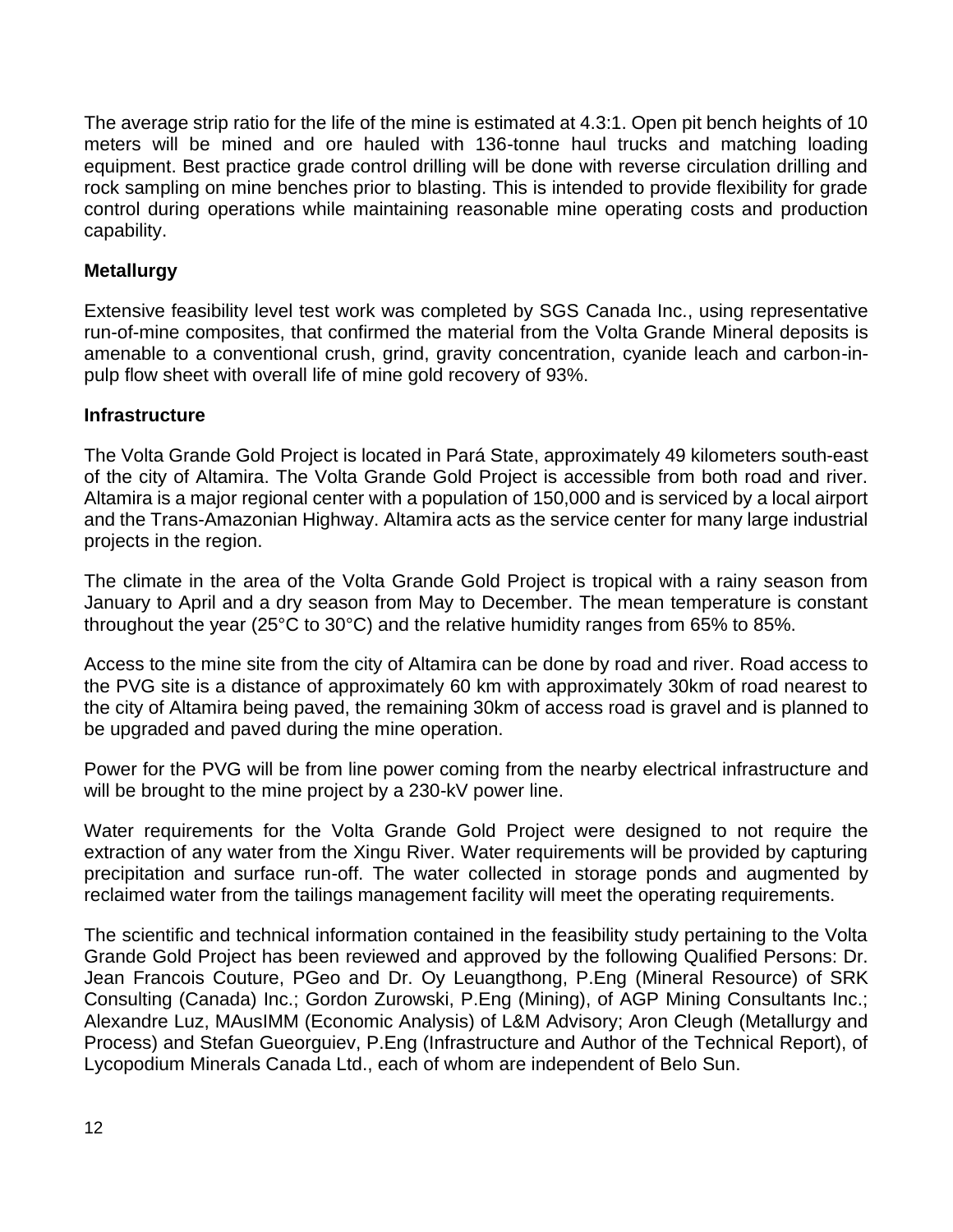See "Cautionary Statement Regarding Forward-Looking Information".

The Fully Diluted Mineral Resource (the mining dilution has been included and considered in the grade and tonnes) estimate for the North Block of the Volta Grande Gold Project is outlined in the table below with an effective date of March 16, 2015.

| Deposit     | Quantity                |                       | <b>Gold Grade</b> | <b>Contained Gold</b> |
|-------------|-------------------------|-----------------------|-------------------|-----------------------|
|             | Category                | Mt                    | g/t Au            | <b>KOz</b>            |
|             |                         | Ouro Verde Open Pit   |                   |                       |
|             | Measured                | 750                   | 0.96              | 23                    |
| Saprolite   | Indicated               | 709                   | 0.78              | 18                    |
|             | Inferred                | 216<br>0.67           |                   | 5                     |
|             | Measured                | 18,532                | 1.16              | 693                   |
| Unweathered | Indicated               | 52,647                | 1.06              | 1,796                 |
|             | Inferred                | 22,576                | 0.89              | 643                   |
|             |                         | Grota Seca Open Pit   |                   |                       |
|             | Measured                | 249                   | 0.96              | 8                     |
| Saprolite   | Indicated               | 1,386                 | 0.74              | 33                    |
|             | Inferred                | 832                   | 0.61              | 16                    |
|             | Measured<br>24,270      |                       | 1.00              | 782                   |
| Unweathered | Indicated               | 54,611                | 0.87              | 1,519                 |
|             | Inferred                | 12,557                | 0.82              | 332                   |
|             |                         | Junction Open Pit     |                   |                       |
|             | Measured                | $\overline{2}$        | 1.53              | $\mathbf 0$           |
| Saprolite   | Indicated               | 215                   | 0.78              | 5                     |
|             | Inferred                | 82                    | 0.66              | $\overline{2}$        |
| Unweathered | Measured                | 271                   | 0.71              | 6                     |
|             | Indicated               | 2,950                 | 0.77              | 73                    |
|             | Inferred                | 1,491                 | 0.75              | 36                    |
|             |                         | Greia Open Pit        |                   |                       |
| Saprolite   | Inferred                | 512                   | 1.06              | 17                    |
| Unweathered | Inferred                | 1,503                 | 2.04              | 98                    |
|             |                         | <b>Total Open Pit</b> |                   |                       |
|             | Measured                | 44,075                | 1.07              | 1,512                 |
|             | Indicated               | 112,518               | 0.95              | 3,444                 |
|             | Measured +<br>Indicated | 156,593               | 0.98              | 4,956                 |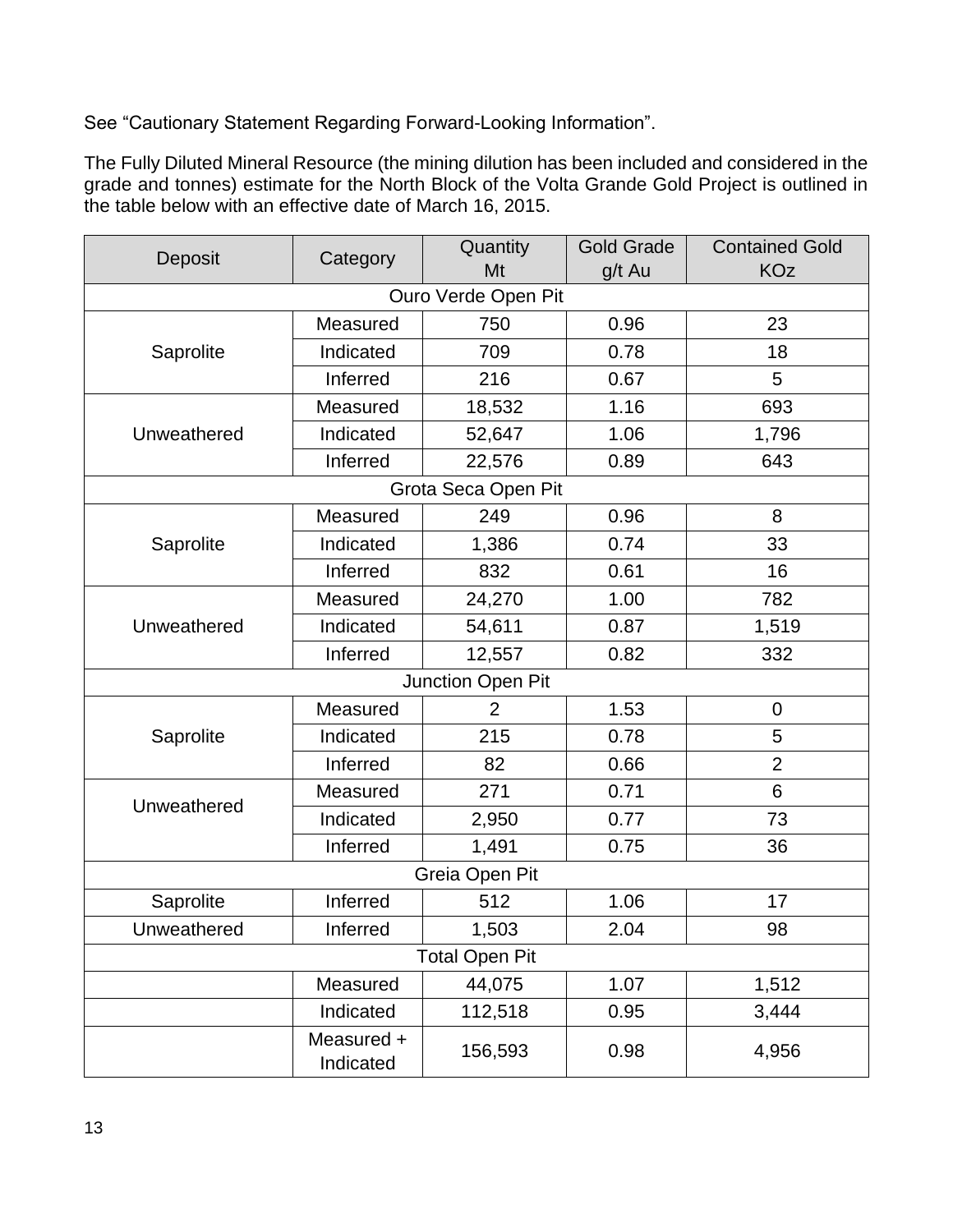|                                                                                            | Int∆rr∆d | -- | ጋ.9ር |                                  |
|--------------------------------------------------------------------------------------------|----------|----|------|----------------------------------|
| the throat resources are not mineral recepses and have not demonstrated economic viability |          |    |      | All figures have been rounded to |

\*Mineral resources are not mineral reserves and have not demonstrated economic viability. All figures have been rounded to reflect the relative accuracy of the estimates. Open pit mineral resources are reported at a cut-off grade of 0.4 g/t Au. The cutoff grades are based on a gold price of US \$1,400 per troy ounce and metallurgical recoveries of 94% for saprolite and 94% for unweathered material.

## **Notes:**

(1) The 0.4 g/t Au open pit cut-off grade underlying the Mineral Resource estimates is based on a number of parameters and assumptions including gold price of US\$1,400 per troy ounce, pit angles set at 31 degrees for saprolite and 53 degrees for hard rock, and metallurgical gold recovery of 94% for unweathered and weathered rock. Assumed costs for the Mineral Resource modeling are as follow: open pit mining costs of US\$2.05/tonne of ore, process costs of US\$8.12/ tonne general and administrative costs of US\$0.99/tonne, royalty of 1%.

(2) The quantity and grade of reported inferred Mineral Resources in this estimation are uncertain in nature and there has been insufficient exploration to define the inferred Mineral Resources as Indicated or measured Mineral Resources and it is uncertain if further exploration will result in upgrading them to indicated or measured Mineral Resource categories.

(3) The Mineral Resources have been classified according to the Canadian Institute of Mining, Metallurgy and Petroleum Standards for Mineral Resources and Reserves (November 2010). The effective date of the report containing the Mineral Resource estimate is March 30, 2015.

(4) The Mineral Resource estimate was authored Dr. Oy Leuangthong, P.Eng, a Qualified Person as defined by National Instrument 43-101 and is independent of Belo Sun. SRK Consulting (Canada) Inc. Dr. Leuangthong is not aware of any legal, political, environmental or other risks that could materially affect the potential development of the Mineral Resources.

Below is a summary of the Mineral Resource estimation parameters pertinent to the current Mineral Resource estimate.

The Mineral Resource and reserve estimate for the Volta Grande Gold Project was prepared considering only the gold deposits located in the North Block. The North Block is a string of connected deposits that has been defined as the Ouro Verde and Grota Seca deposits.

The Mineral Resources for Volta Grande consist of four zones. Ouro Verde and Grota Seca (the "North Block"), Greia and the South Block. The Greia zone was separated from Grota Seca and consists of a near-pit target to the north of the Grota Seca deposit. The Junction Zone is the connection between Ouro Verde and Grota Seca. It highlights some exploration potential along strike length between the two deposits.

The database consists of a total of 33,191 meters of drilling obtained from previously reported drilling and from 180,650 meters of drilling completed and assayed by Belo Sun since April 2010, for the Ouro Verde and Grota Seca deposits.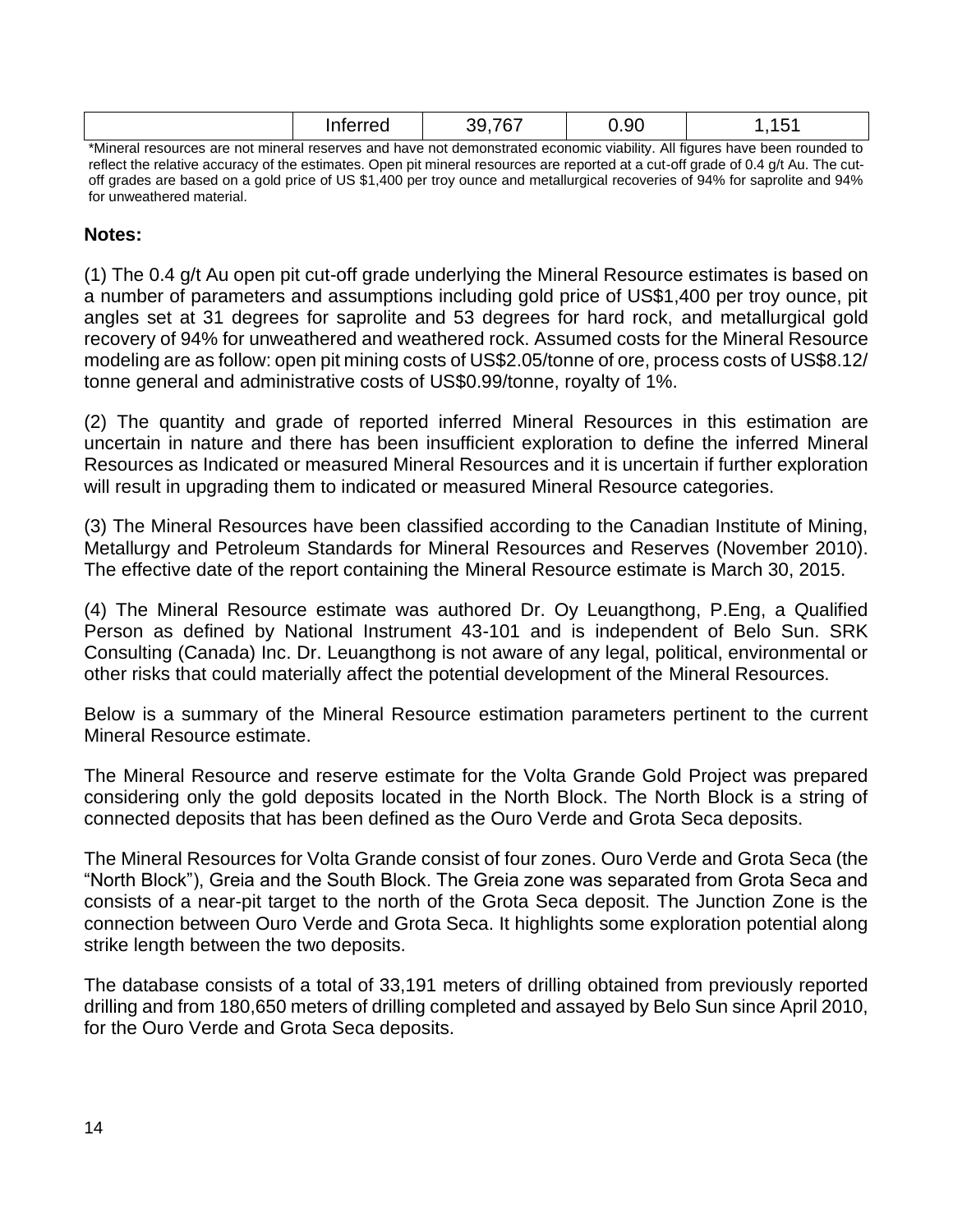The Mineralized zones at the Ouro Verde deposit extend for about 2,200 m along strike whereas the Grota Seca extends for 2,900m along strike.

For each deposit, Very Low, Low, Medium and High-Grade gold domains where modelled in hard rock as well as in saprolite. The gold mineralization thickness ranges from 2 to 70 meters.

The composite length selected was 2.0 m. Residual composite lengths of 0.5 m and longer were included in the Mineral Resource estimation.

Capping analysis was performed on composites for all grade domains. All domains were capped except High Grade Saprolite.

All estimations are based on a fully diluted block model with unitary dimension of 5 m E, 5 m N and 5 m elevation rotated -17° clockwise.

Three estimation passes with progressively relaxed parameters were used for each grade domain. The grade estimation was done using ordinary kriging interpolation. Additional restrictions were set to constrain the grade and radius of influence for the high-grade part of the Mid-Grade Domain.

Classification was performed using the density of the informing composites. Measured blocks are informed by composites at average distances of 25m (maximum distance is 40m). Indicated blocks are informed by composites at average distances of 50m (maximum distance of 80m).

Tonnage estimates are based on rock specific gravity of 2.75 tonnes per cubic meter for the Grota Seca and Ouro Verde deposits, and 1.36 tonnes per cubic meter for saprolite.

## **Community relations**

The Company operates two information offices to improve communication between the Company and the local communities. The first is in the city of Senador José Porfírio, the municipality that hosts the Volta Grande Gold Project. The office is located in the downtown core, near the City Hall where City Council and other public institutions are located. The second office is located in the Resaca Village near the Volta Grande Gold Project.

Belo Sun is also contributing to the improved accessibility of public services such as health care and education to the local population near the Volta Grande Gold Project by assisting with the transport doctors, nurses, dentists and teachers to the area. Among other things, these efforts promote the eradication of malaria in the Volta Grande area. Most recently, Belo Sun has been supplying basic PPE (face masks) to the local communities.

## **PERMITTING, LICENSING AND LEGAL HISTORY**

Subsequent to receiving approval of the PVG LI, there were three injunctions filed against the LI for the following reasons: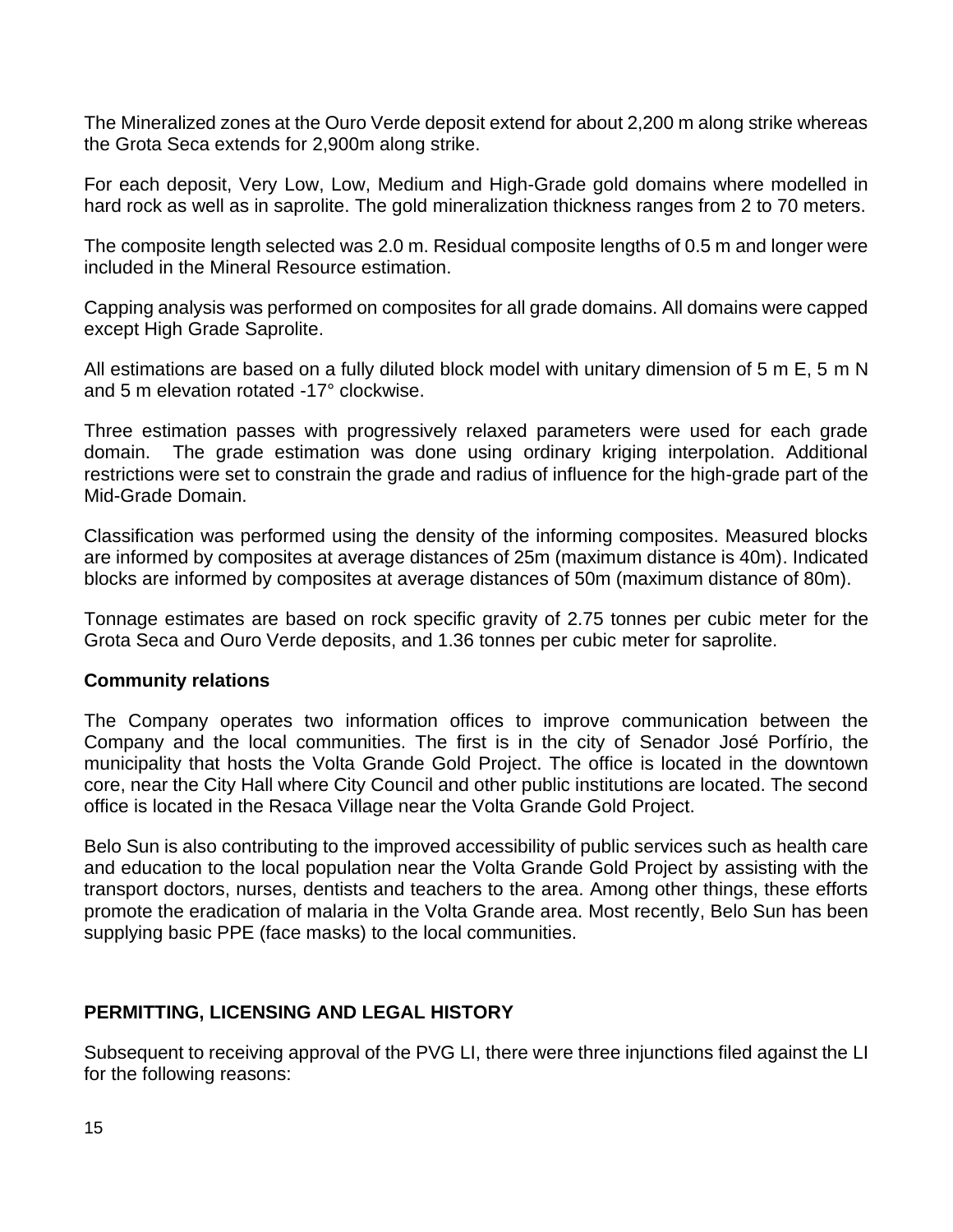- 1) FUNAI AND THE INDIGENOUS STUDY: The Indigenous Study was not approved by FUNAI;
- 2) SEMAS VS. IBAMA AGENCY PERMITTING: IBAMA should be considered the permitting authority rather than SEMAS; and
- 3) INCRA: There was an overlap of INCRA land and the mining concession.

# **FUNAI AND THE INDIGENOUS STUDY BACKGROUND**

The PVG Indigenous Study has now been approved by FUNAI and the Company is proceeding with the final required meetings with the Indigenous Communities.

The approval of the EIA and receipt of the LP were key milestones in the advancement of the PVG towards the construction phase. The Company received its LP in February 2014.

In 2016, Belo Sun completed its original Indigenous Study, covering the three nearest Indigenous communities, located 12.6 km, 16 km and 39 km away from the Volta Grande Gold Project. This Indigenous Study was submitted along with the LI application.

In February 2017, Belo Sun received the approval of the LI for the Volta Grande Gold Project and approval of the Indigenous Study from the Brazilian State Government of Pará. The LI is the final governmental approval authorizing the Company to proceed with construction and development of the Volta Grande Gold Project.

Although the Indigenous Study was accepted by SEMAS, the Company did not receive approval for the Indigenous Study from FUNAI mainly because the study did not include primary data. The Indigenous Study did not include primary data as a result of FUNAI not granting the Company access to Indigenous land during the period of the study. SEMAS advised the Company to continue with the Indigenous Study and submit it with secondary data.

In April 2017, the Company received an interim suspension order related to the LI by the Brazilian Federal Court (the "Court"). According to the order, the LI has been suspended until the Indigenous Study is completed by the Company and has been approved by FUNAI.

In December 2017, the Federal Court of Appeals in Brasilia decided to uphold the suspension. Following the court decision, the Company commenced working closely with FUNAI and anthropology consulting firms to complete the Indigenous Study in compliance with FUNAI's protocols and the Court ruling.

At the beginning of 2020, an updated Indigenous Study was submitted to FUNAI.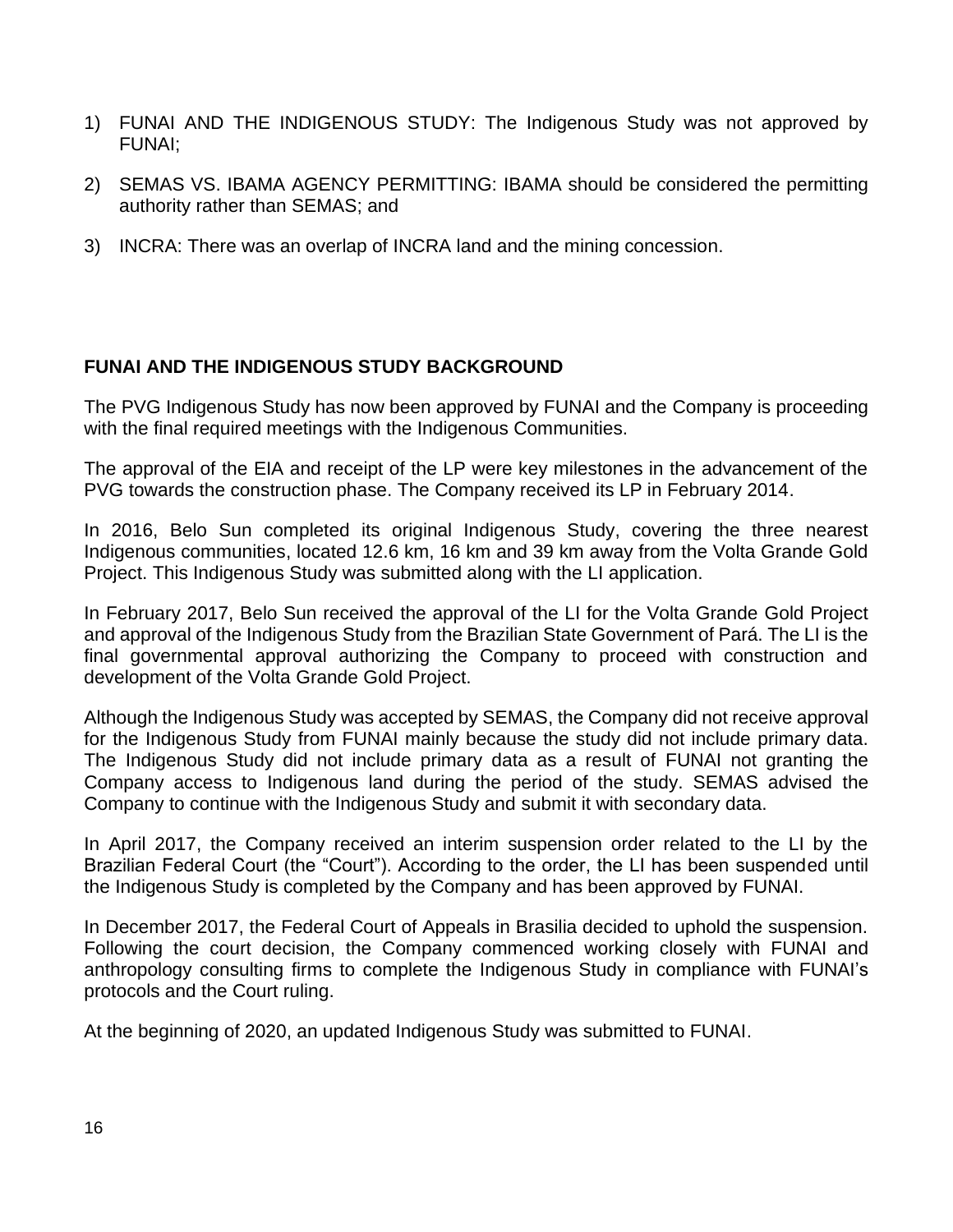In late 2020 FUNAI approved the updated Indigenous Study as "Apt" for the finial presentation to the Indigenous Communities. The Company will now present the Indigenous study to the Indigenous communities as per the required health and safety protocols and stipulated COVID-19 guidelines by SESAI, FUNAI and the state and federal governments and once the Indigenous communities have been vaccinated for COVID-19 virus. The completed process will then be filed with the Federal Court of Brasilia.

# **SEMAS VS. IBAMA AGENCY PERMITTING**

The PVG is permitted by the Para State permitting authority called SEMAS. Prior to starting the permitting process, Belo Sun contacted both SEMAS and IBAMA and requested a ruling on which agency had the permitting authority for the Volta Grande Gold Project. IBAMA advised that the PVG did not have any of the parameters for Federal permitting. SEMAS confirmed that they were the correct permitting authority. However, the local MPF filed an injunction with an Altamira judge requesting that the permitting authority be changed from SEMAS to IBAMA. The sequence of legal events is shown below:

In September 2018, the Federal Regional Justice in Altamira ruled that the past permitting for the LP and LI under SEMAS was valid, but permitting authority going forward for the Volta Grande Gold Project would be IBAMA (Federal Environmental Agency) rather than SEMAS (State Agency).

In November 2018, the First Regional Federal Court ruled to suspend the decision of the Federal Regional Justice in Altamira overturning the decision of the First Regional Federal Court and confirming that SEMAS was the competent permitting authority.

On July 12, 2019, a three-judge panel decision by the superior court of appeals of the federal justice in Brasilia ruled unanimously that SEMAS was the competent authority for the environmental permitting of PVG. The ruling also confirms that the LI granted in 2017 by SEMAS and the LP granted in 2014 by SEMAS for the PVG remain valid (see press releases dated December 6, 2017 and July 23, 2018).

# **INCRA**

The Volta Grande Gold Project exploration concessions were granted in 1974. In 1999, INCRA designated a land area for rural development. The rural development area designated by INCRA involved an overlap of a small portion of INCRA rural development project area within the Company's mining concessions. The INCRA overlap on the PVG footprint covers some of the planned facilities, a small portion of the end of the Grota Seca pit and one of the proposed waste pile deposits.

The LI included and approved a relocation plan. It allows families in the directly impacted area the option to: a) relocate at any time during the life of the project and at any time of the families'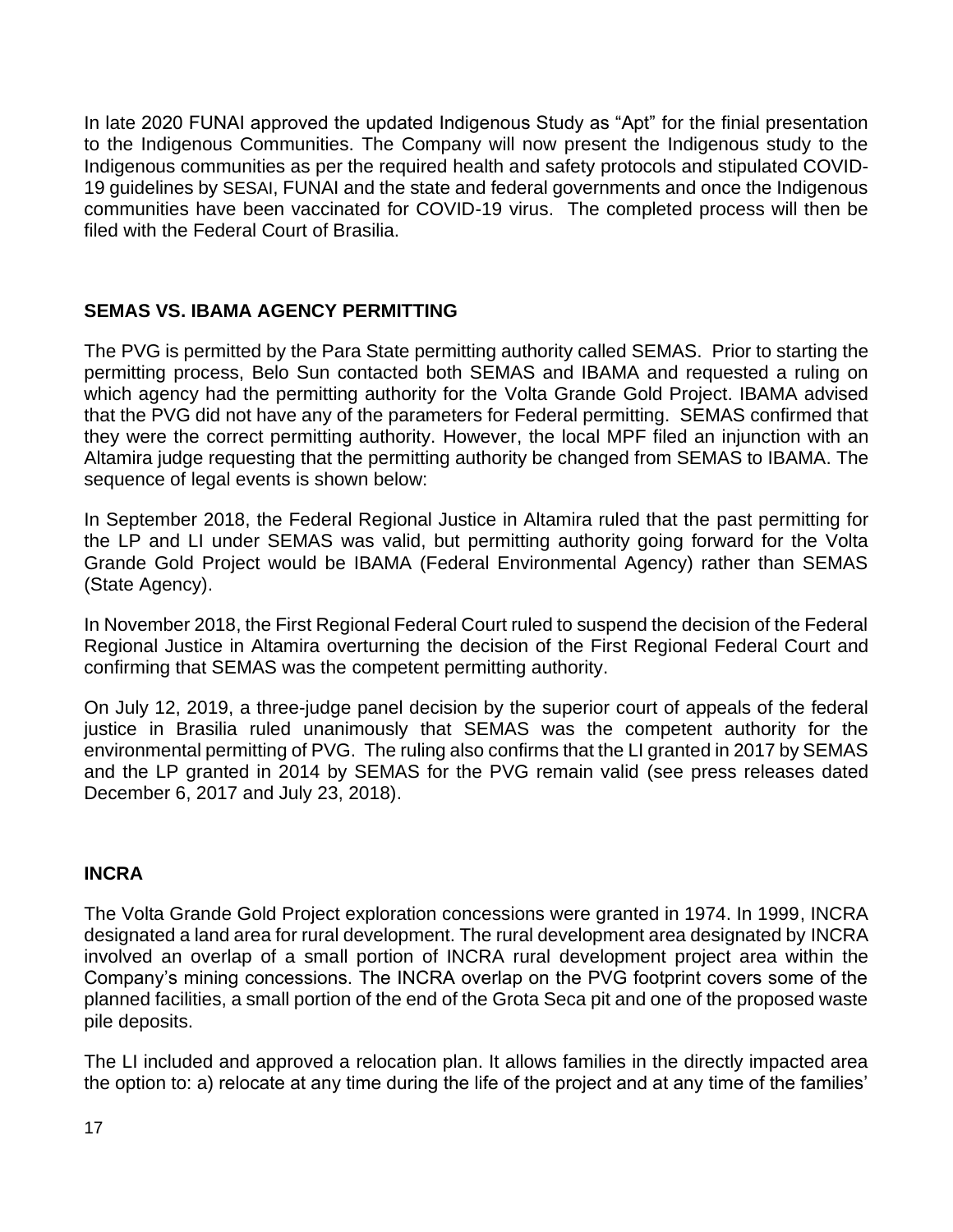choosing with relocation expenses covered by the Company; or b) stay where they currently live; or c) leave and receive financial compensation for their property.

After receiving the LI, an order from the judge of the Agrarian Court of Altamira issued a temporary 180-day injunction halting certain work related to the LI. The purpose of the injunction was to provide time for the relocation of certain families living near the PVG site and to finalize the agreement with INCRA involving the overlap of a small portion of INCRA urban development project area within the Company's mining concessions.

The Agrarian Court of Altamira lifted this injunction in June 2017.

While a final satisfactory negotiated solution is expected it has taken some time due to various changes in the INCRA administration and changes in the Federal Government and the COVID-19 pandemic. Both INCRA and the Company have continued to discuss a solution and both parties are in agreement that a solution is the objective. In November 2019 and January 2020, the Company met with the new INCRA President to discuss the land overlap issue. It was agreed that a legal task force would be assembled to address the issue and find available solutions. Discussions continue in a very constructive manner and the Company expects no issues with completing this negotiation, however success can never be guaranteed.

Belo Sun entered into an MOU agreement with INCRA in 2016 and executed a similar agreement again in August 2017.

On August 23, 2019 the Pará State Prosecution Office (*Ministério Público do Estado do Pará*) ("MPE") filled an injunction request lawsuit in the Pará State Court in the City of Senador Jose Porfirio against the State of Pará and Belo Sun Mineração. In this lawsuit the MPE requests the cancelation of the environmental licenses granted for the construction of the PVG and the grant of an injunction, in a fast-track decision, to suspend all permitting processes involving the PVG. The MPE requested that all the licenses granted to the PVG be declared null. The main allegations used by the MPE are the same used in previous filed lawsuits: that the Indigenous Study requires approval by FUNAI, IBAMA should be the permitting authority and that there is an INCRA land overlap.

On September 30, 2019 the State of Pará presented its response requesting the full rejection of the lawsuit. On October 3, 2019 Belo Sun presented its initial response challenging the allegations presented by the MPE. The Pará State Court has not granted any decision in the case so far.

In November 2019, the Agrarian State Judge of the Court of Altamira ruled that the Company's LI will remain suspended until the following two conditions were fulfilled: 1) a periodic update to SEMAS on the status of the relocation of certain families living in the area directly affected by the PVG; and 2) update SEMAS on the negotiations with INCRA involving the overlapping portion of the INCRA urban development project area within the PVG.

In January 2020, the State Court of Appeal of Para State overturned the November 2019 court ruling by the Agrarian State Judge of the Court of Altamira.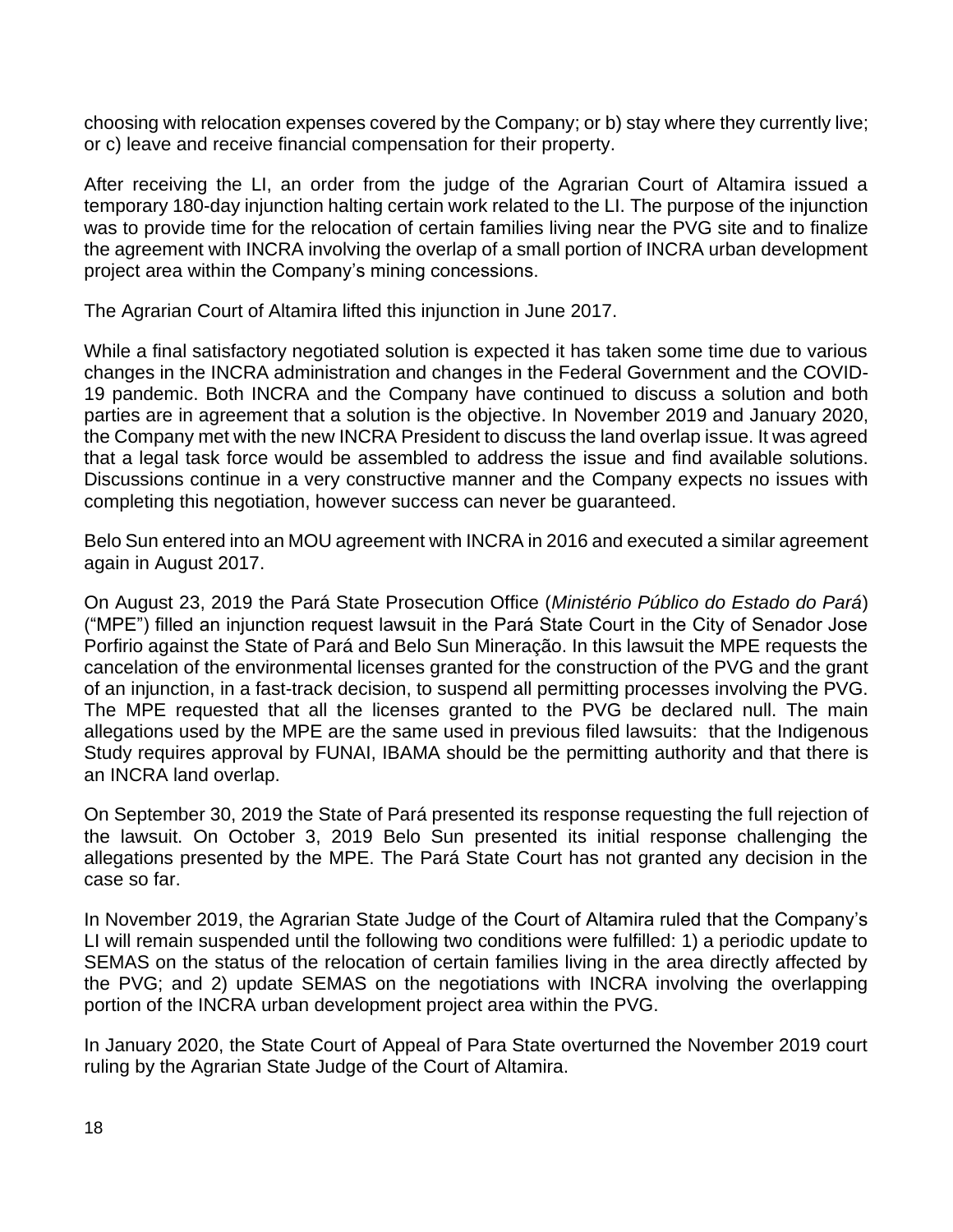In a separate ruling in November 2019, the State Court of Belem ruled to uphold the Company's LI and authorize the start of construction under the condition that the Company complies with the relocation plan terms as submitted by the Company to SEMAS for its Construction Licence.

On August 2020 the Para State Public Defender ("DPE") filed a request for a preliminary injunction with a local Altamira Judge (Agrarian Court – State Circuit) against the State of Para and Belo Sun to suspend the LI based on a report submitted by a Latin America based NGO (AIDA – Association Interamericana for Environmental Development) criticizing the licensing process on the grounds that people living along the river were not considered in the Volta Grande Gold Project Construction Licence issued by SEMAS. Belo Sun responded to this request with full documentation that all communities in the area of influence of the Volta Grande Gold Project were fully considered in the impact assessment and Construction Licence application. State of Pará has also contested the injunction in line with the defense presented by Belo Sun. The State of Pará and Belo Sun presented technical and legal evidence that the allegations are false. The Agrarian Court has not made any decision in the case. As Belo Sun moves to advance and develop the Volta Grande Gold Project, the Company anticipates legal claims and actions will be brought in Brazilian courts to attempt to delay or stop the Volta Grande Gold Project.

## **ANNUAL FINANCIAL RESULTS**

|                                      | 2020                     | 2019         | 2018                            |
|--------------------------------------|--------------------------|--------------|---------------------------------|
| Net loss                             | \$ (5,488,926)           |              | $($7,983,962)$ \$ $(8,063,871)$ |
| Net loss per share                   | (0.01)<br>$\mathfrak{F}$ | (\$0.02)     | (\$0.02)                        |
| Working Capital*                     | \$26,580,618             |              | \$33,822,001 \$ 31,148,631      |
| <b>Total Assets</b>                  | \$54,487,873             |              | \$59,113,233 \$ 67,552,607      |
| <b>Total Non-current Liabilities</b> | 24,933<br>\$             | $$51,629$ \$ | ۰                               |

## **SUMMARY OF QUARTERLY RESULTS**

The following is a summary of the Company's financial results for the eight most recently completed quarters: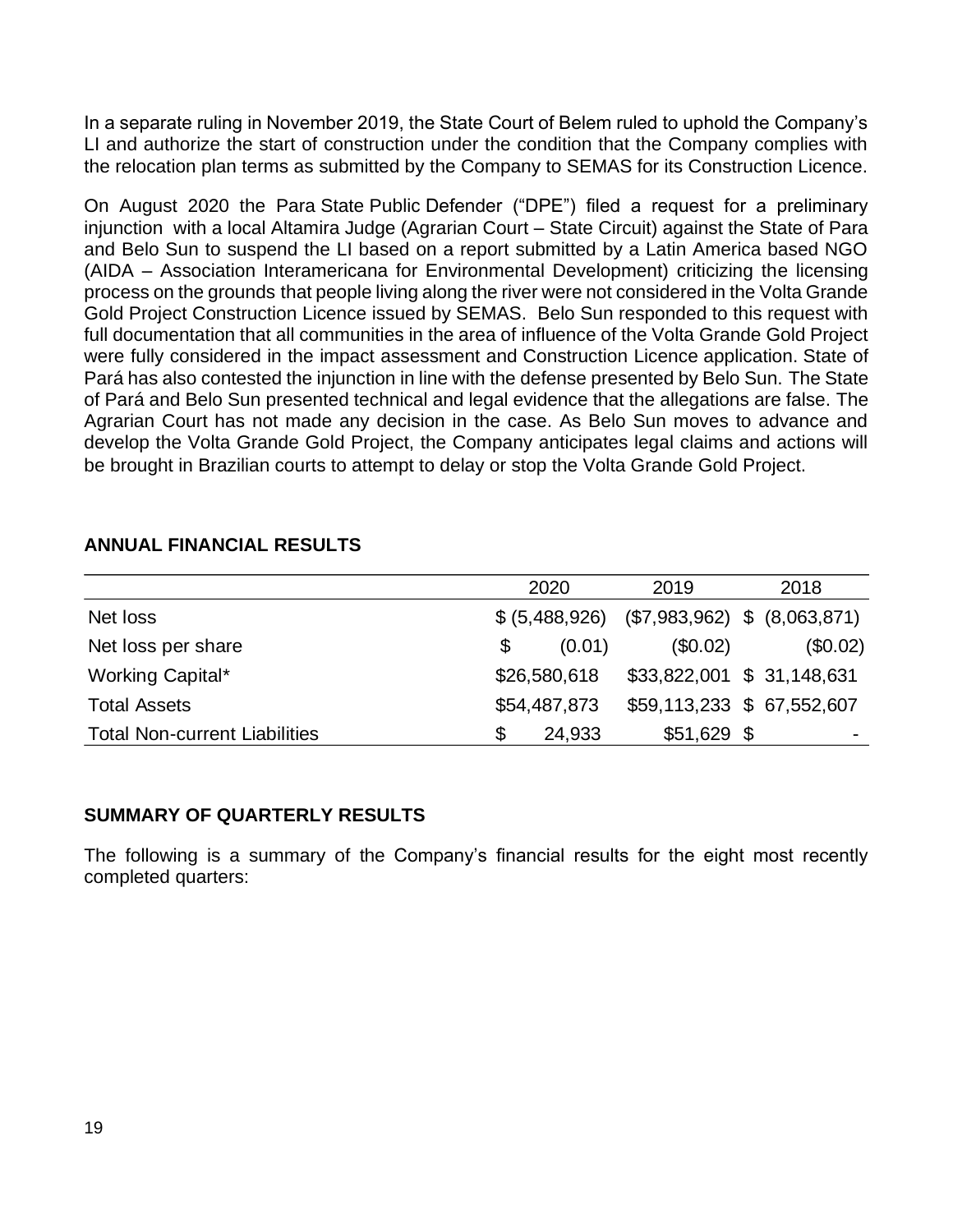|                                      | Q1-2021           | Q4-2020           | Q3-2020       | Q2-2020           |  |  |
|--------------------------------------|-------------------|-------------------|---------------|-------------------|--|--|
|                                      | 31-Mar-21         | 31-Dec-20         | 30-Sep-20     | 30-Jun-20         |  |  |
| Net loss                             | (1,784,126)<br>\$ | $($1,964,547)$ \$ | (1,492,669)   | \$<br>(1,057,126) |  |  |
| Net loss per share                   | \$<br>(0.00)      | (\$0.00)          | (\$0.00)      | (\$0.00)          |  |  |
| Working Capital*                     | \$<br>25,414,715  | $$26,580,618$ \$  | 27,799,322    | \$<br>28,972,184  |  |  |
| <b>Total Assets</b>                  | \$<br>52,724,579  | \$54,487,873      | \$56,749,864  | \$58,210,778      |  |  |
| <b>Total Non-current Liabilities</b> | \$<br>19,017      | $$24,933$ \$      | 30,214        | \$<br>34,973      |  |  |
|                                      | Q1-2020           | Q4-2019           | Q3-2019       | Q2-2019           |  |  |
|                                      | 31-Mar-20         | 31-Dec-19         | 30-Sep-19     | 30-Jun-19         |  |  |
| Net loss                             | (\$974,584)       | (\$1,794,711)     | (\$1,956,822) | (\$2,441,421)     |  |  |
| Net loss per share                   | \$0.00            | (\$0.01)          | \$0.00        | (\$0.01)          |  |  |
| Working Capital*                     | \$28,964,499      | \$33,822,001      | \$36,173,328  | \$37,530,408      |  |  |
| <b>Total Assets</b>                  | \$59,564,237      | \$59,113,233      | \$61,456,906  | \$62,835,665      |  |  |
| <b>Total Non-current Liabilities</b> | \$43,091          | \$51,629          | \$57,765      | \$66,393          |  |  |

\* Working Capital is defined as current assets minus current liabilities. Working capital is a Non-IFRS figure without a standardized meaning. Please see "Non-IFRS Measures" below for a reconciliation.

## Factors Affecting Comparability of Quarters

Results of operations can vary significantly as a result of a number of factors. The Company's level of activity and expenditures during a specific quarter are influenced by a number of factors, including the level of working capital, the availability of external financing, the time required to gather, analyze and report on geological data related to its properties and the nature of activity, and the number of personnel required to advance each individual project.

In addition, the granting of stock options and deferred share units ("DSUs") in a particular quarter gives rise to share-based compensation expense. Share-based compensation expense is dependent on vesting terms, and front-loaded accrual methods, and the value of the Company's share price which fluctuates.

During the first quarter of 2017, the Company began capitalizing development expenditures, including engineering expenses. As a result of the suspension of the LI, certain expenditures not related to development such as permitting and legal costs were expensed.

Also contributing to fluctuating quarterly net losses are changes in foreign exchange rates. The Company holds a portion of its monetary assets and liabilities in Brazil and therefore changes in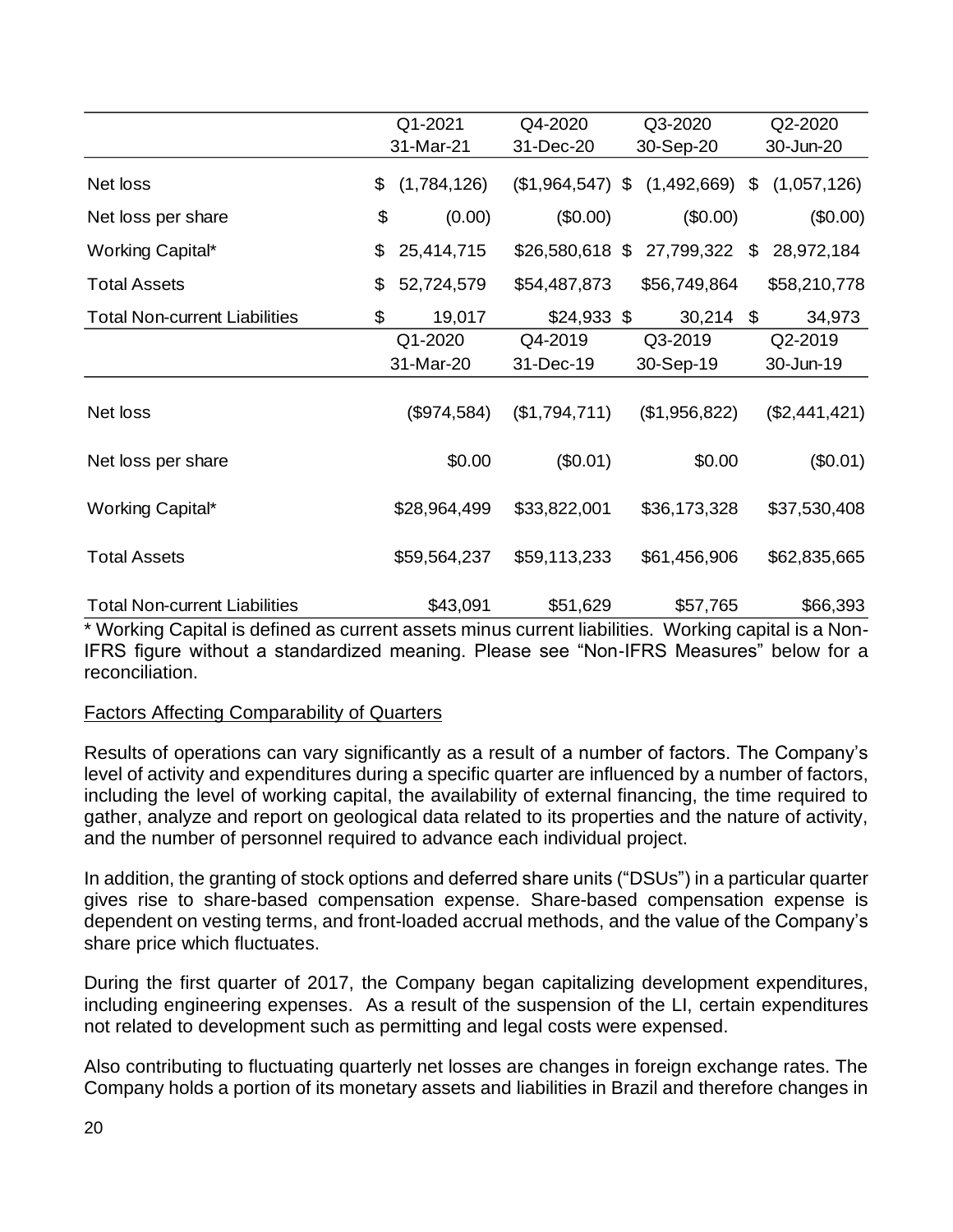the rate of exchange between the Brazilian Real, United States dollar and the Canadian dollar result in reported gains and losses on foreign currency fluctuations.

# **RESULTS OF OPERATIONS – FINANCIAL**

The following is a discussion of the results of operations of the Company for the three months ended March 31, 2021. This discussion should be read in conjunction with the Company's consolidated financial statements for the three months ended March 31, 2021 and related notes.

|                                     | Three months ended March 31, |  |            |
|-------------------------------------|------------------------------|--|------------|
|                                     | 2021                         |  | 2020       |
|                                     |                              |  |            |
| Net loss                            | \$<br>$(1,784,126)$ \$       |  | (974, 584) |
| Interest income                     | (39,766)                     |  | (123, 981) |
| Salaries, wages and consulting fees | 602,171                      |  | 760,570    |
| Accounting, audit and tax fees      | 24,745                       |  | 21,593     |
| Legal fees                          | 64,100                       |  | 25,233     |
| General and administration          | 275,076                      |  | 266,263    |
| Depreciation                        | 27,056                       |  | 34,555     |
| Share-based payments                | 554,591                      |  | 52,906     |
| Exploration and evaluation expenses | 295,758                      |  | 472,733    |
| Permitting costs                    | 23,171                       |  | 50,536     |
| Loss on foreign exchange            | (43,464)                     |  | (587, 084) |
| Interest expense                    | 688                          |  | 1,260      |

For the three months ended March 31, 2021, the Company recorded a net loss of \$1,784,126 (\$0.00 per share) compared to a net loss of \$974,584 (\$0.00 per share) for the three months ended March 31, 2020.

Salaries, wages and consulting fees decreased by \$158,399 in Q1-2021 compared to Q1-2020 due to a decrease in the consulting fees for a number of consultants in Q1-2021 compared to Q1-2020.

The Company recorded \$554,591 in share-based payments during Q1-2021 related to the value of vesting DSUs, an employee stock option grant in Q1-2021, as well as additional vesting from an employee stock option grant in the third quarter of 2020 (Q1-2020: \$52,906). Expense related to vesting stock options was \$520,299 in Q1-2021 and \$nil Q1-2020.

Exploration and evaluation expenses were \$295,758 for the three months ended March 31, 2021 compared to \$472,733 for the three months ended March 31, 2020. The decrease is primarily due to decreased activity in Brazil as the Company reduced efforts during the COVID-19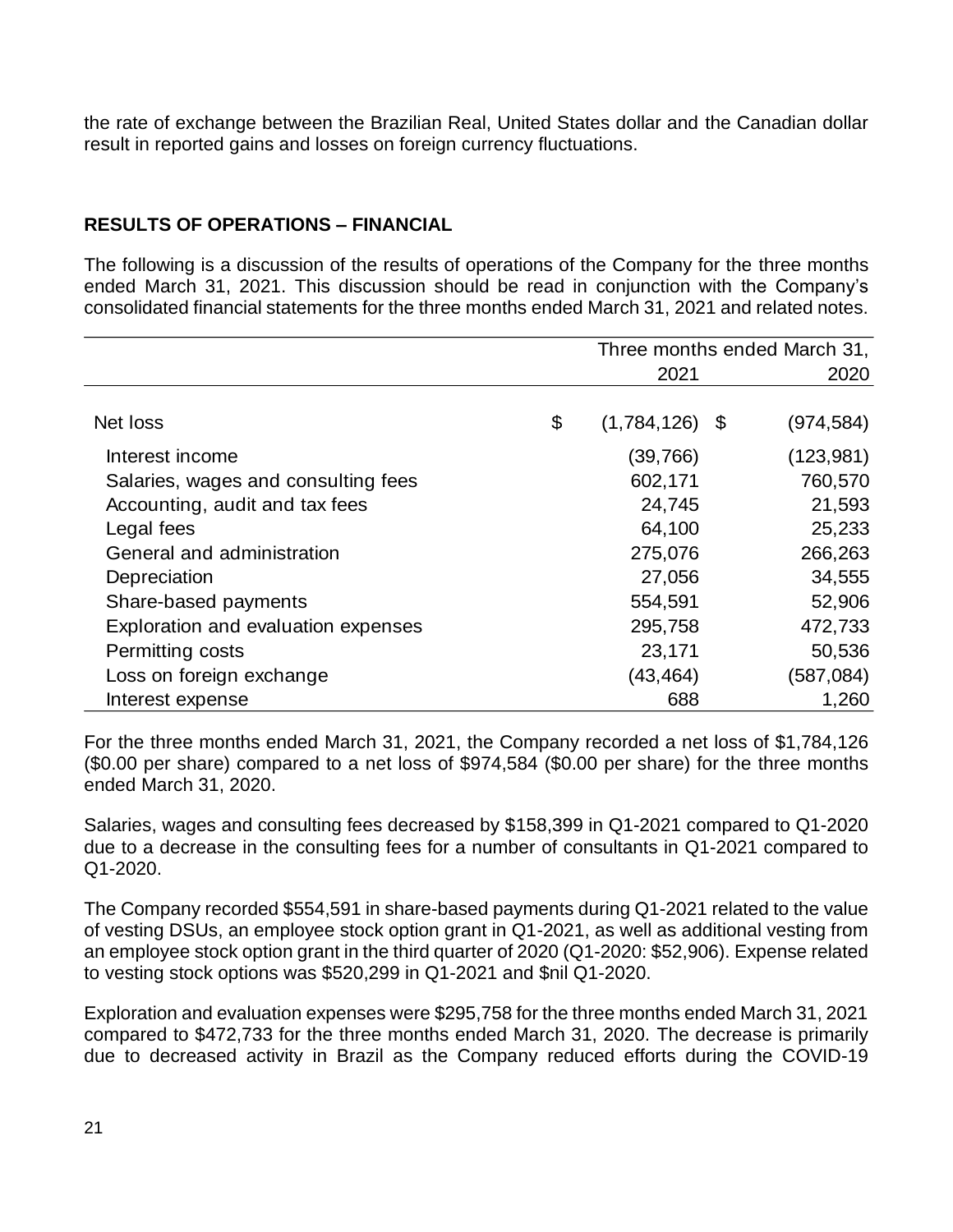pandemic combined with an effort to preserve cash as the Company works to get the suspension of its LI lifted.

Permitting costs were \$23,171 for the three months ended March 31, 2021 compared to \$50,536 for the three months ended March 31, 2020. Costs incurred in Q1 2021 related to preparation work for the Indigenous consultations whereas the costs in Q1 2020 related to finalizing the Indigenous Study for submission to FUNAI in February 2020.

The Company also recognized a foreign exchange gain of \$43,464 during Q1-2021 (Q1-2020: \$87,084) a result of the effect of fluctuations in the exchange rates between the Brazilian Real and the U.S. dollar.

During the three months ended March 31, 2021, the Company spent \$1,292,536 on operations (three months ended March 31, 2020: \$1,407,513). The Company purchased \$228 of property, plant and equipment in the quarter (Q1-2020 – \$291 on property, plant and equipment, offset by repayment of promissory notes of \$84,627). Financing activity used \$4,166 for lease liability payments (Q1-2020 – provided \$408,283 primarily from option exercises).

# **LIQUIDITY AND CAPITAL RESOURCES**

Given the nature of the Company's business is to develop, construct and operate gold mining operations, the most relevant financial information relates primarily to current liquidity, solvency and planned expenditures.

The Company's financial success will be dependent upon the development of the Volta Grande Gold Project or other gold properties that lead to the production and sale of gold. Such development may take years to complete and although the Company expects to be successful and the resulting income will be positive, it is difficult to determine. Being financially successful in these objectives depends on many factors including the development of the mineral exploration properties and the extent to which it can establish economic mineral reserves and operations based on metal prices and operating costs.

The Company currently has a negative operating cash flow and finances its development and Mineral exploration activities through equity financings.

The Company had working capital (see Non-IFRS Measures) of \$25,414,715 as at March 31, 2021 (December 31, 2020 - \$26,580,618) including cash and cash equivalents of \$28,511,575 (December 31, 2020 - \$30,007,304). None of the cash equivalents are invested in asset-backed securities.

The Company has a letter of credit with a vender, FLSmidth, from a deposit on a SAG mill that is classified as a long-term deposit as a result of a renegotiation of the agreement

Term Investment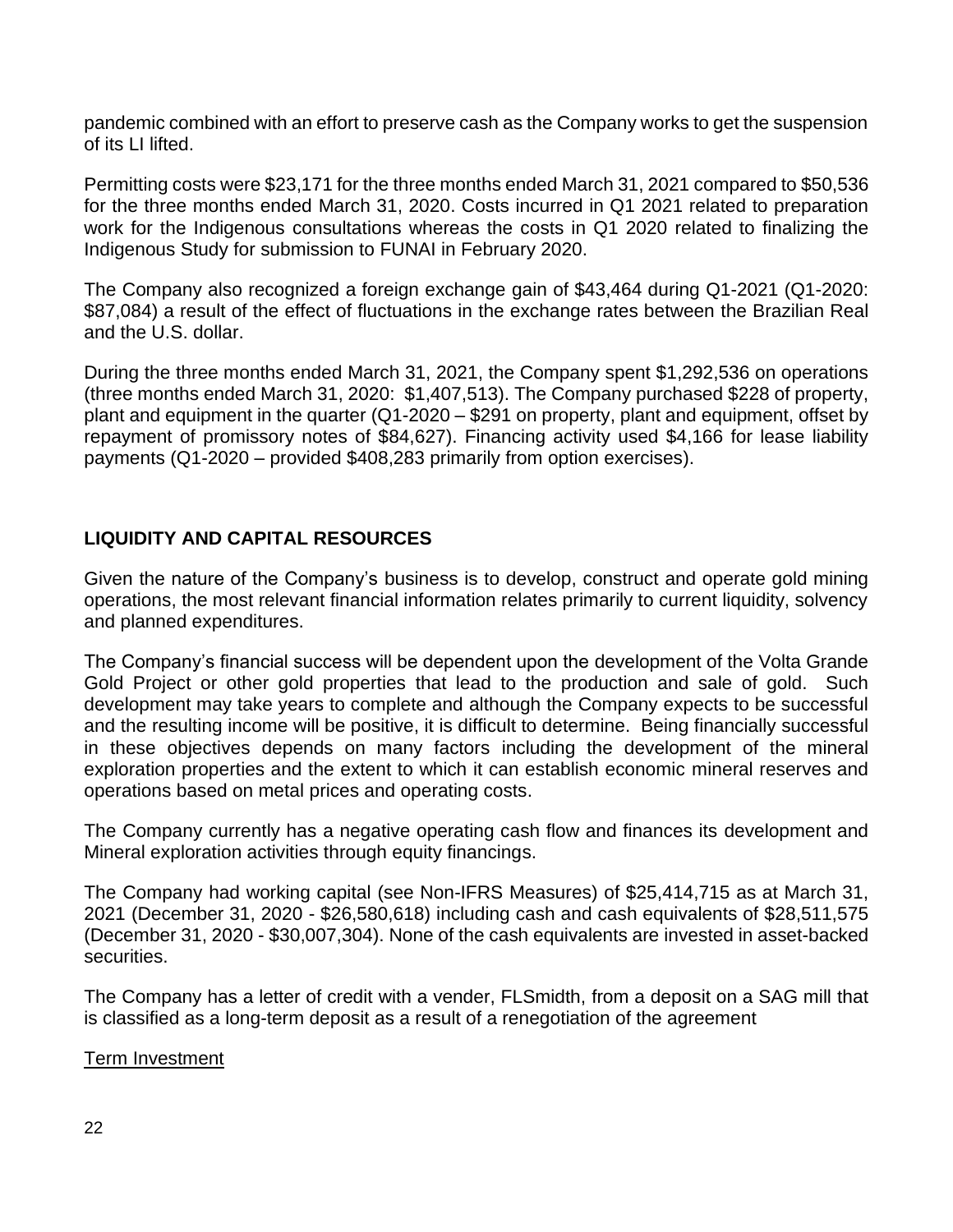The Company is carrying a term deposit with Banco do Brasil to fund potential amounts owing to Companhia de Pesquisa de Recoursos Minerais ("CPRM"). As at March 31, 2021, the balance of this deposit was R\$1,847,497 (\$412,025) (December 31, 2020: R\$1,839,013 (\$451,870).

#### **NON-IFRS MEASURES**

The Company has referred to working capital throughout this document. Working capital is a Non-IFRS performance measure. In the gold mining industry, it is a common Non-IFRS performance measure but does not have a standardized meaning. The Company believes that, in addition to conventional measures prepared in accordance with IFRS, we and certain investors use this information to evaluate the Company's performance and ability to generate cash, profits and meet financial commitments. This Non-IFRS measure is intended to provide additional information and should not be considered in isolation or as a substitute for measures of performance prepared in accordance with IFRS. The following table provides a reconciliation of working capital to the financial statements as at March 31, 2021 and December 31, 2020.

|                                          | March 31, 2021   |    | December 31, 2020 |
|------------------------------------------|------------------|----|-------------------|
| <b>Current assets</b>                    |                  |    |                   |
| Cash and cash equivalents                | \$<br>28,511,575 | \$ | 30,007,304        |
| Prepaid expenses and sundry receivables  | 183,056          |    | 196,510           |
| Promissory notes receivabble             |                  |    |                   |
|                                          | 28,694,631       |    | 30,203,814        |
| <b>Current liabilities</b>               |                  |    |                   |
| Accounts payable and accrued liabilities | 3,265,863        |    | 3,607,999         |
| Current portion of lease liabilities     | 14,053           |    | 15,197            |
|                                          | 3,279,916        |    | 3,623,196         |
| <b>Working Capital:</b>                  |                  |    |                   |
| current assets less current liabilities  | \$<br>25,414,715 | \$ | 26,580,618        |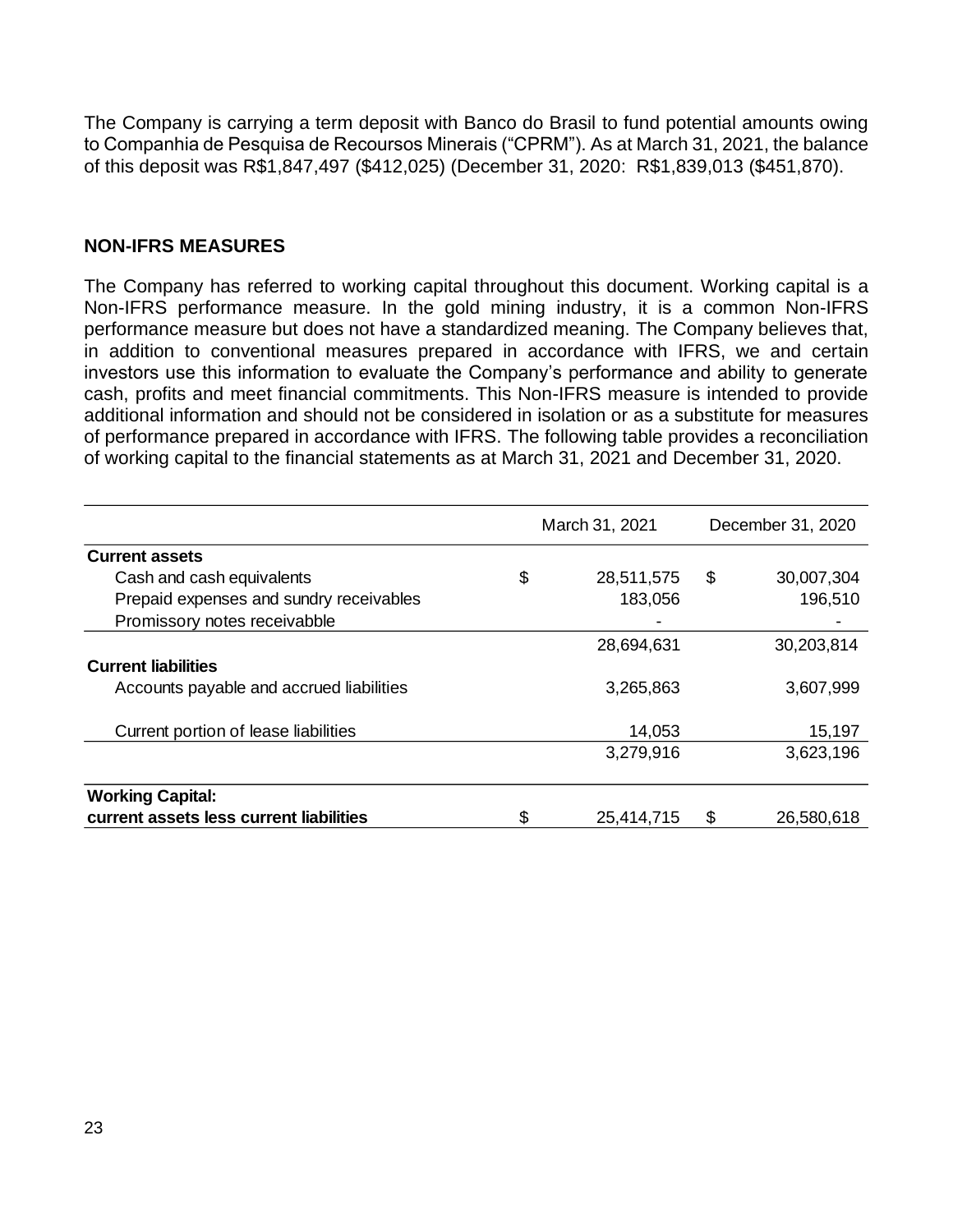## **CAPITAL RISK MANAGEMENT**

The Company includes equity, comprised of issued share capital, shares held in trust for the settlement of share-based payments, share-based payment reserve and deficit, in the definition of capital. The Company's objective when managing capital is to maintain its ability to continue as a going concern in order to provide returns for shareholders and benefits for other stakeholders.

The Company manages its capital structure and makes adjustments to it based on the funds available to the Company in order to support the acquisition, development and exploration of Mineral properties. The Board of Directors does not establish quantitative return on capital criteria for management but rather relies on the expertise of the Company's management and consultants to sustain future development of the business.

The Company's properties are in the development stage and, accordingly, the Company is dependent upon external financings to fund activities. To carry out planned engineering, test work, advancement and development of the mining projects, and pay for administrative costs, the Company will spend working capital and expects to raise additional funds from time to time as required.

Management reviews its capital management approach on an ongoing basis and believes that this approach is reasonable given the relative size of the Company. There were no changes in the Company's approach to capital management during the three months ended March 31, 2021. The Company is not subject to externally imposed capital requirements.

# **COMMITMENTS AND CONTINGENCIES**

#### Management contract commitments

The Company is party to certain management contracts. Minimum commitments remaining under these contracts were approximately \$3,850,000 to be made if they are terminated without cause. These contracts require payments of up to \$20,009,000 be made upon the occurrence of certain events such as a change of control of the Company. The change of control commitment includes a component based on the Company's current share price. As a result of this inclusion, the change of control commitment reported increases or decreases in relation to the change in share price during the period.

#### Legal contingencies

The Company is, from time to time, involved in various claims and legal proceedings. The Company cannot reasonably predict the likelihood or outcome of these activities. The Company does not believe that adverse decisions in any pending or threatened proceedings related to any matter, or any amount that may be required to be paid in connection thereto, will have a material effect on the financial condition or future results of operations. As at March 31, 2021 and December 31, 2020, no amounts have been accrued related to such matters.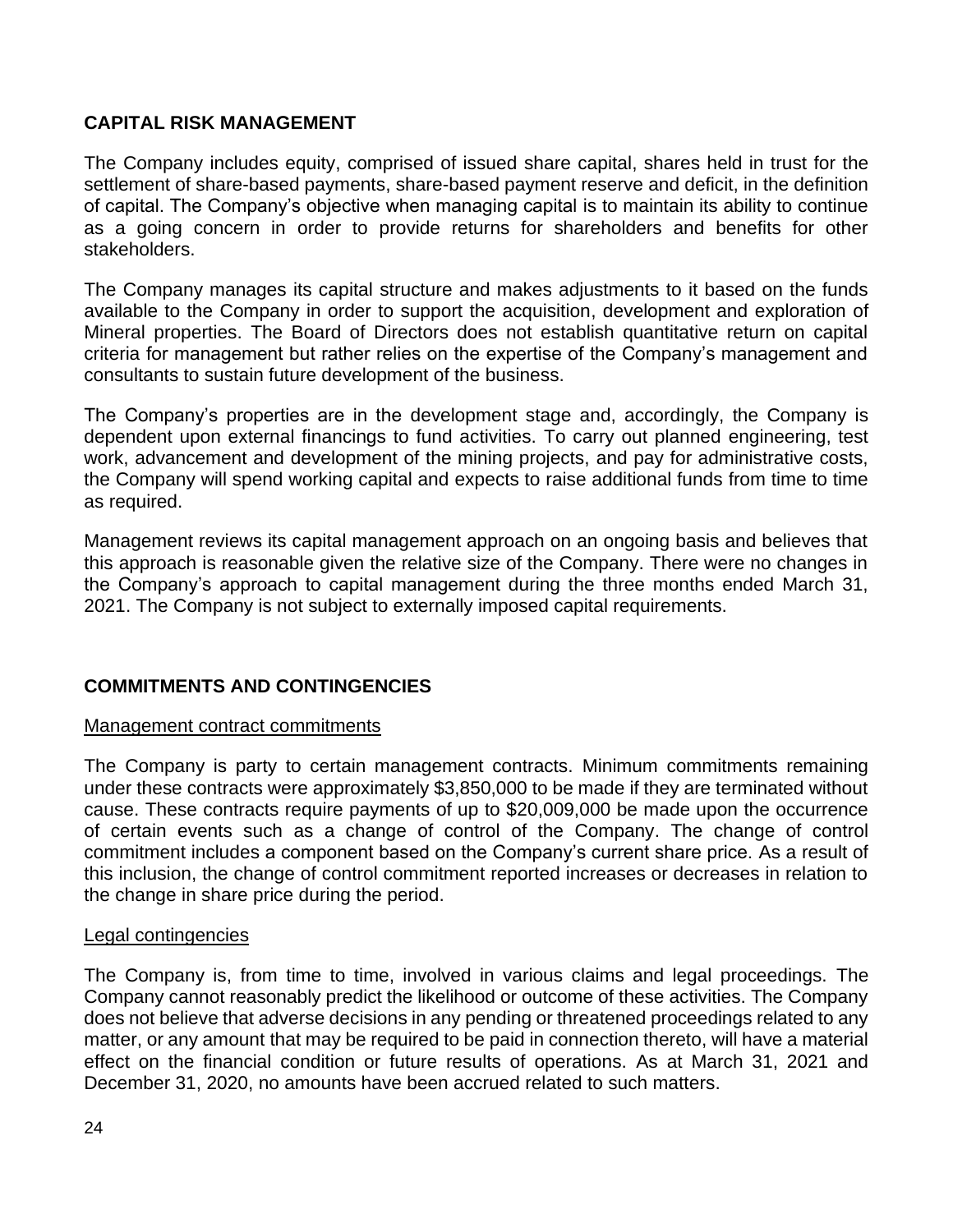#### Environmental commitments

The Company's mining, development and exploration activities are subject to various federal, state and international laws and regulations governing the protection of the environment. These laws and regulations are continually changing and generally becoming more restrictive. The Company conducts its operations so as to be respectful of the culture the local communities, protect public health and the environment and believes its operations are materially in compliance with all applicable laws and regulations. The Company has made, and expects to make in the future, expenditures to comply with such laws and regulations.

#### Other commitments

The Federal Constitution of Brazil has established that the states, municipalities, federal district and certain agencies of the federal administration are entitled to receive royalties for the exploitation of Mineral Resources by holders of mining concessions (including extraction permits). The royalty rate for gold is currently 1.5% Federal law 13,540/17) arising from the sale of the mineral product, less the sales taxes of the mineral product. No royalties are currently due.

The Volta Grande Gold Project does not have any other royalties attached to the project beyond the aforementioned 1.5% royalty to the Brazilian government.

There is a debt obligation due to CPRM as a result of a risk loan agreement. The Company maintains a high interest saving account that covers the full amount of the debt payment. As at March 31, 2021, no payments have been paid.

The capital resources of the Company are property, plant and equipment at \$18,179,521 (net book value). The Company began capitalizing development costs effective February 2, 2017 upon the initial grant of the LI.

# **OFF BALANCE SHEET ARRANGEMENTS**

The Company is not party to any off-balance sheet arrangements.

## **RELATED PARTY TRANSACTIONS**

During the three months ended March 31, 2021 and 2020, the Company entered into the following transactions in the ordinary course of business with related parties that are not subsidiaries of the Company.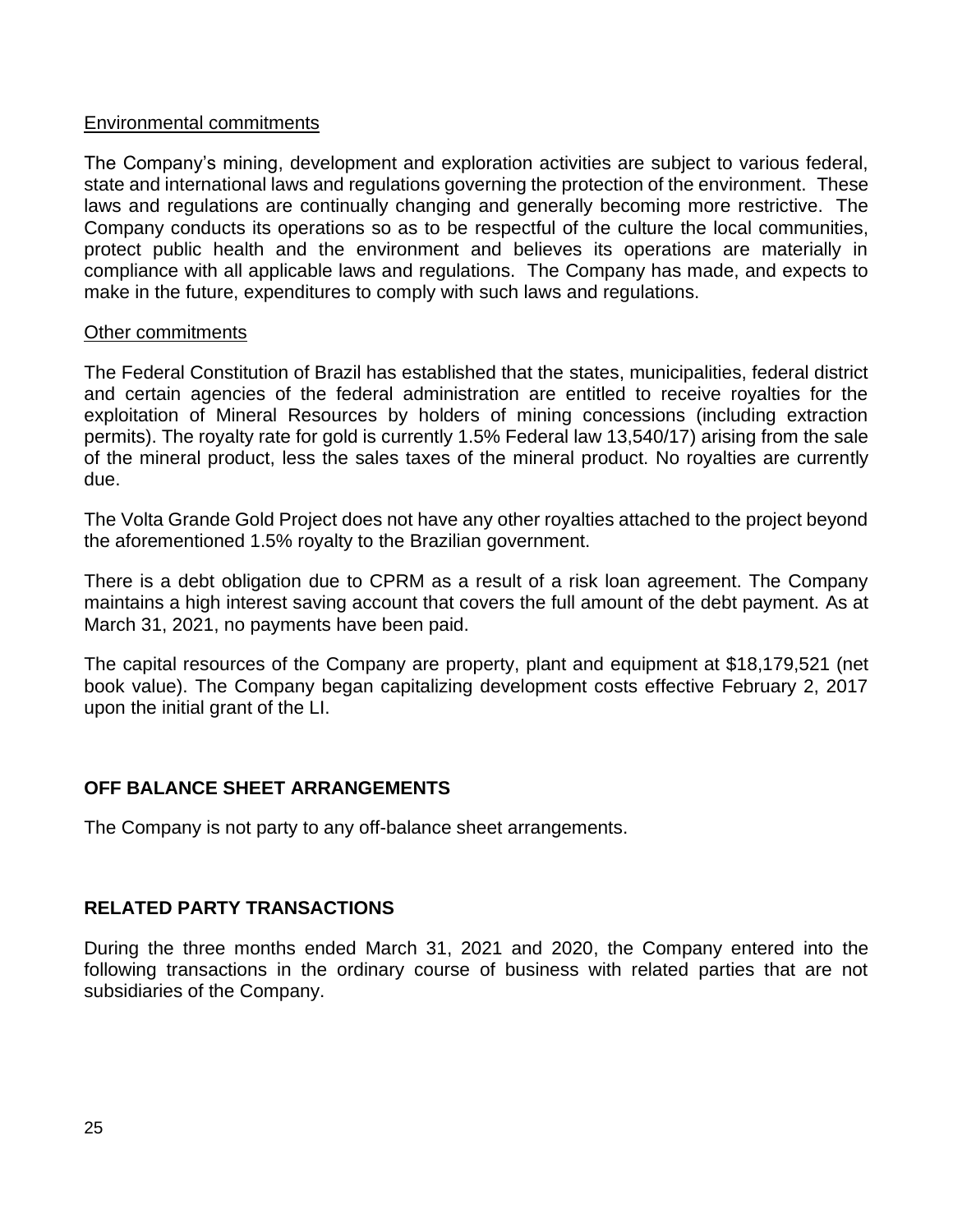|                                      |  | Purchases of goods/services     |           |         |  |
|--------------------------------------|--|---------------------------------|-----------|---------|--|
|                                      |  | Three months ended<br>March 31, |           |         |  |
|                                      |  |                                 |           |         |  |
|                                      |  | 2021                            |           | 2020    |  |
| 2227929 Ontario Inc.                 |  | 90,000                          | - \$      | 120,000 |  |
| Directors' promissory notes interest |  | 3.348                           | (20, 797) |         |  |

The Company shares office space with other companies who may have common officers and directors. The costs associated with the use of this space, including the provision of office equipment and supplies, are administered by 2227929 Ontario Inc. to whom the Company pays a monthly fee of \$30,000. 2227929 Ontario Inc. does not have any officers or directors in common with the Company.

The following balances included in the Company's accounts were outstanding at the end of the reporting period:

|                                       | Amounts owed by related<br>parties |                           |     | Amounts owed to related |  |           |  |
|---------------------------------------|------------------------------------|---------------------------|-----|-------------------------|--|-----------|--|
|                                       |                                    |                           |     | parties                 |  |           |  |
|                                       | 31-Mar-21<br>31-Dec-20             |                           |     | 31-Mar-21               |  | 31-Dec-20 |  |
| Directors and officers of the Company |                                    | $$3,929,402$ $$3,926,054$ | . ድ | 26.792                  |  | 41.224    |  |

Amounts owed by related parties reflect the promissory notes entered into with directors of the Company in April 2018 plus accrued interest.

The amounts outstanding are unsecured and will be settled in cash. No guarantees have been given or received. No expense has been recognized in the current or prior periods for bad or doubtful debts in respect of the amounts owed by related parties.

## *Compensation of key management personnel of the Company*

The remuneration of directors and other members of key management personnel during the period were as follows:

|                      |    | Three months ended<br>March 31, |    |         |  |
|----------------------|----|---------------------------------|----|---------|--|
|                      |    | 2021                            |    | 2020    |  |
| Short-term benefits  | S. | 380,350                         | \$ | 486,498 |  |
| Share-based payments |    | 275,354                         |    |         |  |
| DSU expense          |    | 34,292                          |    | 52,906  |  |
|                      |    | 689,996                         |    | 539,404 |  |

In accordance with IAS 24 Related Party Disclosures, key management personnel are those persons having authority and responsibility for planning, directing and controlling the activities of the Company, directly or indirectly, including any directors (executive and non-executive) of the Company.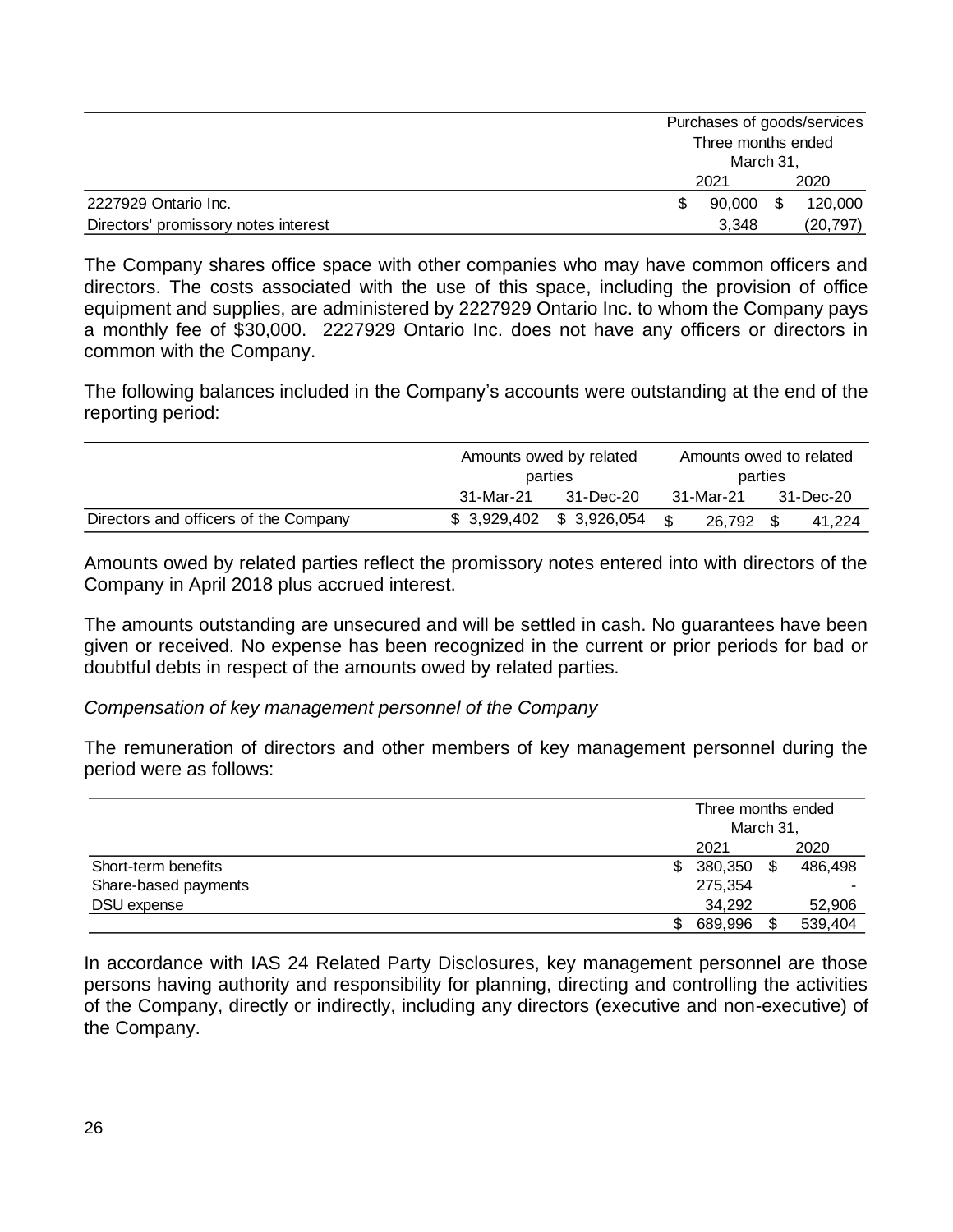The remuneration of directors and key executives is determined by the compensation committee having regard to the performance of individuals and market trends.

More detailed information regarding the compensation of officers and directors of the Company is disclosed in the management information circular. The most recent management information circular is available under profile of the Company on SEDAR at [www.sedar.com.](http://www.sedar.com/)

## **FINANCIAL INSTRUMENTS AND OTHER INSTRUMENTS**

The carrying value of cash and cash equivalents, prepaid expenses, sundry receivable and accounts payable approximate their fair values due to the short maturity of those instruments.

The Company's risk exposures and their impacts on the Company's financial instruments are summarized below. There have been no significant changes in the risks, objectives, policies and procedures for managing risk during the three months ended March 31, 2021.

Credit risk

Credit risk arises from the non-performance by counterparties of contractual financial obligations. The Company's primary counterparties related to its cash and cash equivalents and term investment carry an investment grade rating as assessed by external rating agencies. The Company maintains all of its cash and cash equivalents and term investment with major Canadian and Brazilian financial institutions. Deposits held with these institutions may exceed the amount of insurance provided on such deposits. The Company's promissory note is held by a director of the Company. Management has assessed the credit risk associated with these promissory notes and based on the credit-worthiness of the parties involved, the Company has assessed the chance of loss as remote.

The Company's maximum exposure to credit risk at the statement of financial position date is the carrying value of cash and cash equivalents, promissory notes receivable and term deposits.

## Liquidity risk

The Company manages liquidity risk by maintaining adequate cash and cash equivalent balances. The Company continuously monitors and reviews both actual and forecasted cash flows, and also matches the maturity profile of financial assets and liabilities.

As at March 31, 2021, the Company had current assets of \$28,694,631 to settle current liabilities of \$3,279,916. Approximately \$1,082,000 of the Company's financial liabilities as at March 31, 2021 have contractual maturities of less than 30 days and are subject to normal trade terms. Of this amount, approximately \$2,156,000 has been payable for over 180 days.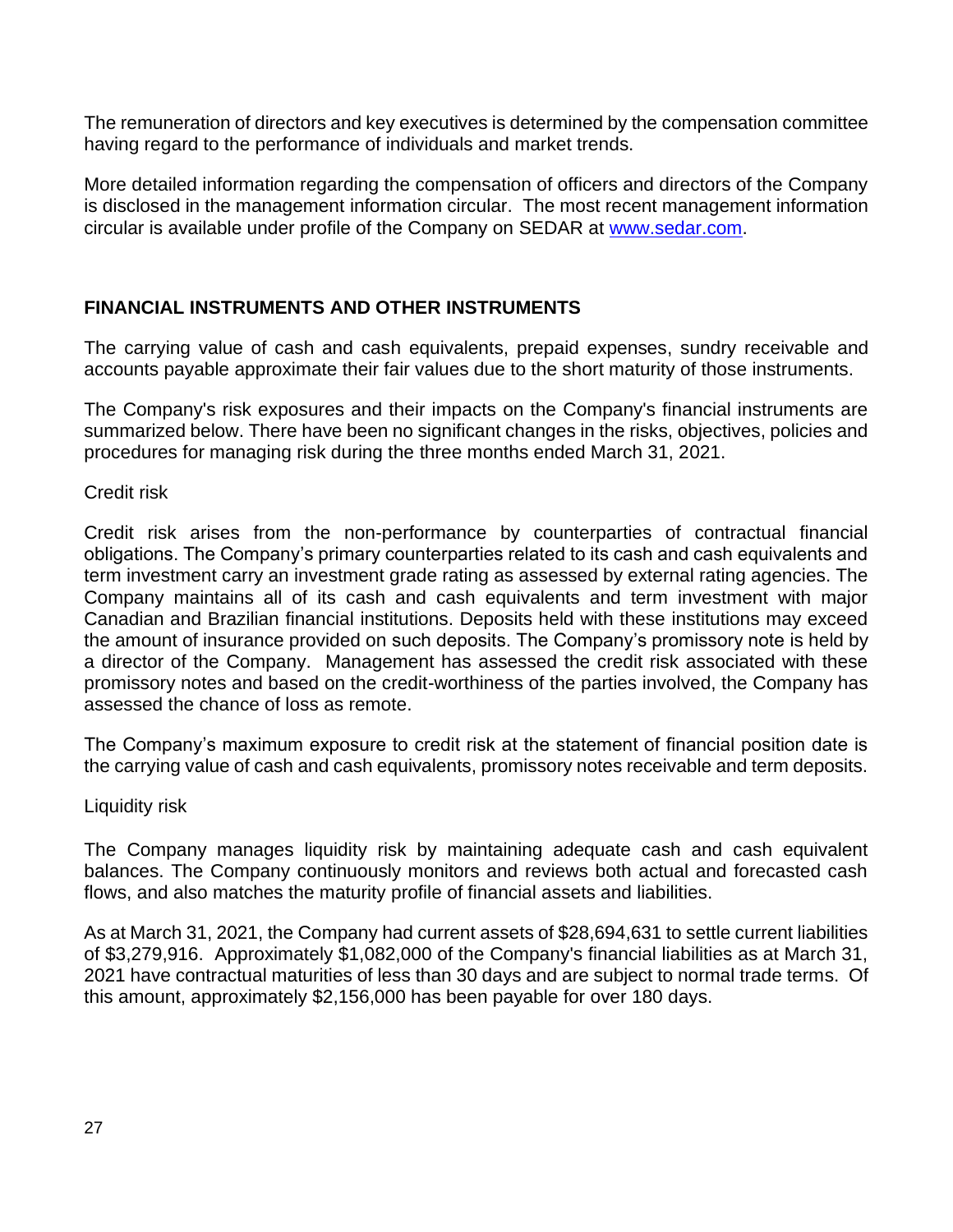#### Market risk

(a) Interest rate risk

The Company's cash and cash equivalents are subject to interest rate cash flow risk as they carry variable rates of interest. The Company's interest rate risk management policy is to purchase highly liquid investments with a term to maturity of one year or less on the date of purchase.

Based on cash and cash equivalents, term deposit and promissory note balances on hand at March 31, 2021, a 0.1% change in interest rates could result in a corresponding change in net loss of approximately \$32,900 (December 31, 2020 - \$34,400).

#### (b) Currency risk

Foreign exchange risk exposures arise from transactions and balances denominated in foreign currencies. The Company's currency risk arises primarily with respect to the United States dollar and Brazilian Real. Fluctuations in the exchange rates between these currencies and the Canadian dollar could materially affect the Company's business, financial condition, and results of operations. The Company does not mitigate this risk with hedging activity.

A strengthening of \$0.01 in the United States dollar against the Brazilian Real would have increased net loss by approximately \$10,600 for the three months ended March 31, 2021 (three months ended March 31, 2020 - \$30,000). A strengthening of \$0.01 in the Canadian dollar against the United States dollar would have decreased other comprehensive income by approximately \$2,000 for the three months ended March 31, 2021 (three months ended March 31, 2020 - \$6,000).

As at March 31, 2021 the monetary balances in non-Canadian dollar currencies are as follows:

|                                          |     | <b>Brazilian Reais</b> United States |           |
|------------------------------------------|-----|--------------------------------------|-----------|
|                                          |     |                                      | Dollar    |
| Cash                                     | R\$ | 8,759,311                            | 448       |
| Accounts receivable and prepaid expenses |     | 165,206                              |           |
| Long term investment                     |     | 1,847,497                            |           |
| Accounts payable                         |     | (13, 576, 516)                       |           |
| Leases                                   |     | (148, 287)                           |           |
|                                          | R\$ | (2,952,789)                          | \$<br>448 |

# **OUTSTANDING SHARE DATA**

Authorized unlimited common shares without par value – 455,055,248 are issued and outstanding as at May 3, 2021.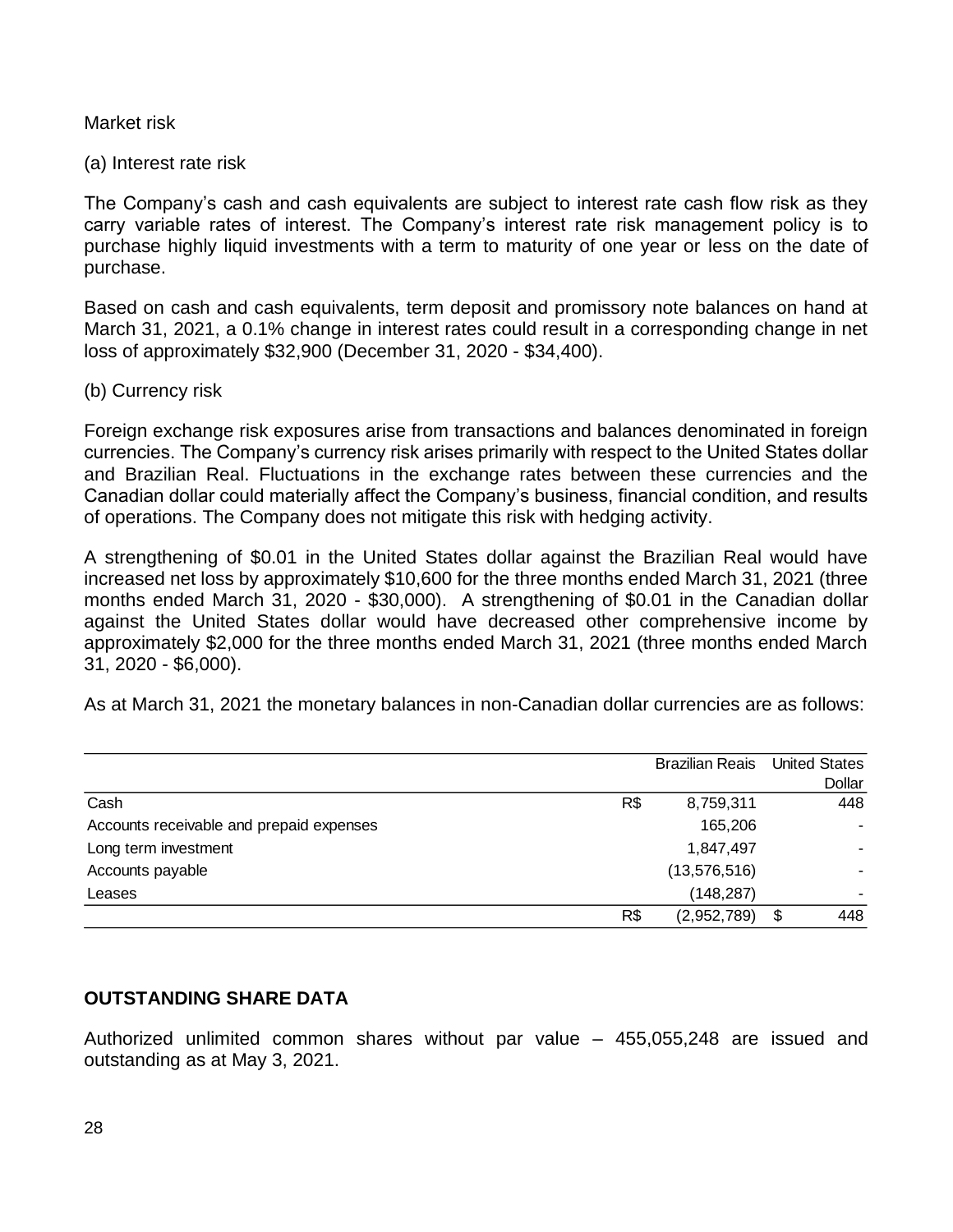Authorized unlimited special shares – zero outstanding.

Stock options outstanding as at March 3, 2021 are as follows:

| Number of stock options outstanding |      | Exercise price | Expiry date |
|-------------------------------------|------|----------------|-------------|
| 4,565,000                           | \$   | 0.85           | 14-Nov-21   |
| 200,000                             | \$   | 0.23           | 15-Jun-23   |
| 4,850,000                           | -S   | 0.80           | 27-Jul-25   |
| 2,500,000                           | \$   | 0.97           | 4-Jan-26    |
| 12,115,000                          | - \$ | 0.84           |             |

As at May 3, 2021, there were 17,064,750 DSU's outstanding, of which 16,775,750 have vested at May 3, 2021.

# **RISKS AND UNCERTAINTIES**

The operations of the Company are speculative due to the high-risk nature of its business, which are the acquisition, financing, development and exploration of mining properties. These risk factors could materially affect the Company's future operating results and could cause actual events to differ materially from those described in forward–looking information relating to the Company. Please refer to the Company's Annual Information Form for the year ended December 30, 2020 filed on SEDAR on March 24, 2021 for a full description of the Company's risks in addition to those highlighted below.

## Coronavirus (COVID-19)

On January 30, 2020, the World Health Organization declared the coronavirus outbreak (COVID-19) a "Public Health Emergency of International Concern" and on March 11, 2020, declared COVID-19 a pandemic. The current COVID-19 pandemic is significantly impacting the global economy and commodity and financial markets. The full extent and impact of the COVID-19 pandemic is unknown and to date has included extreme volatility in financial markets, a slowdown in economic activity, extreme volatility in commodity prices and has raised the prospect of an extended global recession. As well, as efforts are undertaken to slow the spread of the COVID-19 pandemic, the operation and development of projects may be impacted as governments have declared a state of emergency or taken other actions. If the operation or development of one or more of the operations or projects of the Company is suspended, it may have a material adverse impact on the Company's profitability, results of operations, and financial condition. The broader impact of the COVID-19 pandemic on investors, businesses, the global economy or financial and commodity markets may also have a material adverse impact on the Company's profitability, results of operations and financial conditions. On March 20, 2020, Brazil declared a state of emergency, freeing up funds for the federal government to fight the coronavirus. The extent to which the coronavirus impacts the Company's results will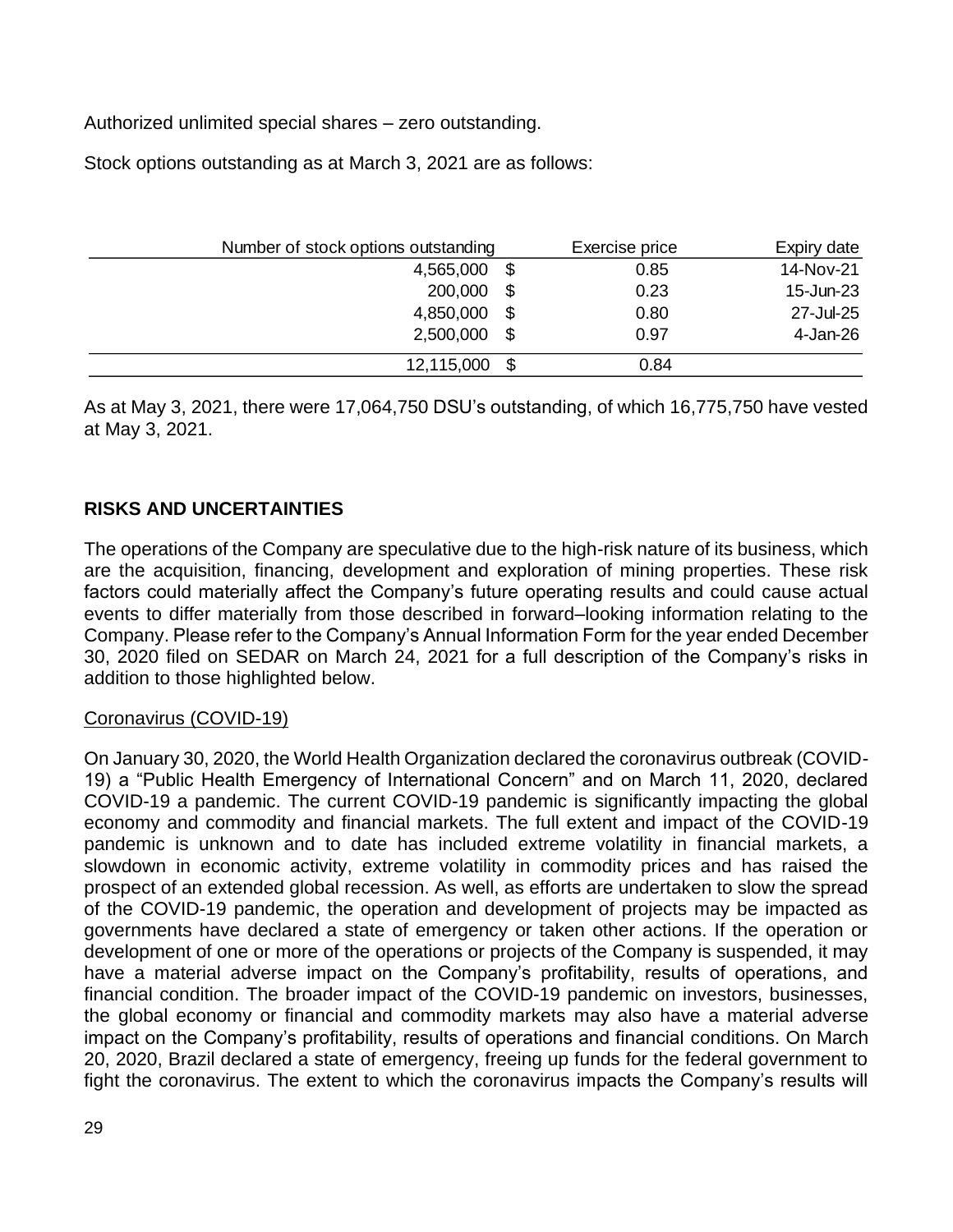depend on future developments, which are highly uncertain and cannot be predicted, including new information which may emerge concerning the severity of the coronavirus and actions taken to contain the coronavirus or its impact, among others.

## Nature of Mining, Mineral Exploration and Development Projects

Development projects have no operating history upon which to base estimates of future capital and operating costs. For development projects, Mineral Resource estimates and estimates of operating costs are, to a large extent, based upon the interpretation of geologic data obtained from drill holes and other sampling techniques, and feasibility studies, which derive estimates of capital and operating costs based upon anticipated tonnage and grades of ore to be mined and processed, ground conditions, the configuration of the Mineral deposit, expected recovery rates of Minerals from ore, estimated operating costs, and other factors. As a result, actual production, cash operating costs and economic returns could differ significantly from those estimated. It is not unusual for new mining operations to experience problems during the start-up phase, and delays in the commencement of production often can occur.

Mineral exploration is highly speculative in nature. There is no assurance that exploration efforts will be successful. Even when Mineralization is discovered, it may take several years until production is possible, during which time the economic feasibility of production may change. Substantial expenditures are required to establish measured, indicated and inferred Mineral Resources through drilling. Upon completion of a feasibility study, with an accompanying economic analysis, proven and probable Mineral reserves may be estimated. Because of these uncertainties, no assurance can be given that exploration programs will result in the expansion of Mineral Resources or the establishment of Mineral reserves. There is no certainty that the expenditures made towards the search and evaluation of Mineral deposits will result in discoveries or development of commercial quantities of ore.

Mine development capital cost estimates are vulnerable to market forces, cost escalations and reductions, exchange rate fluctuations and supplier price changes. These factors can affect capital cost estimates.

#### Licences and Permits, Laws and Regulations

The Corporation's development and exploration activities, including mine, mill and infrastructure facilities, require permits and approvals from various government authorities, and are subject to extensive federal, state and local laws and regulations governing prospecting, development, production, transportation, exports, taxes, labour standards, occupational health and safety, mine safety and other matters. Such laws and regulations are subject to change, can become more stringent and compliance can therefore become more time consuming and costly. Indigenous land demarcation can change and expand. New protected land can be established and expanded. In addition, the Corporation may be required to compensate those suffering loss or damage by reason of its activities. There can be no assurance that the Corporation will be able to maintain or obtain all necessary licences, permits and approvals that may be required to explore and develop its properties, commence construction or to operate its mining facilities.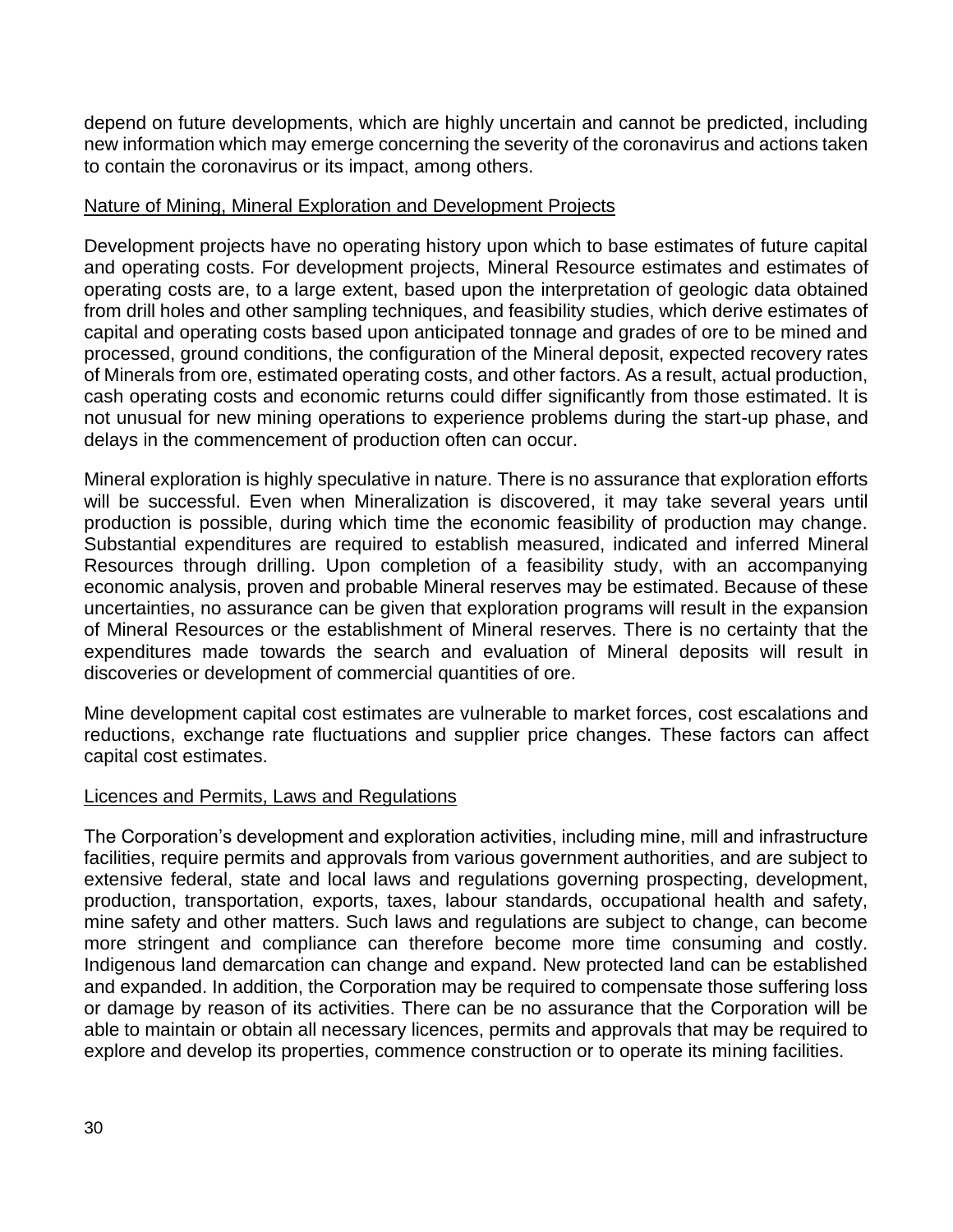The costs and potential delays associated with obtaining or maintaining the necessary authorizations and licences and complying with these authorizations, licences and applicable laws and regulations could stop or materially delay or restrict the Corporation from proceeding with the development of the Volta Grande Gold Project. The recent litigation process with the Agrarian Court of Altamira, and other claims and injunctions brought against the Corporation are examples of legal claims that affect, and may continue to affect, the Volta Grande Gold Project. Any failure to comply with applicable laws, regulations, authorizations or licences, even if inadvertent, could result in interruption or termination of exploration, development or mining operations or logistics operations, or material fines, penalties or other liabilities that could have a material adverse effect on the Corporation's business, reputation, properties, results of operations, financial condition, prospects or community relations. Claims, lawsuits and injunctions may be brought by parties looking to prevent the Corporation from advancing its projects. The Corporation can make no assurance that it will be able to maintain or obtain all of the required Mineral licences and authorizations on a timely basis, if at all. There is no assurance that it will obtain the corresponding mining concessions, or that if they are granted, that the process will not be heavily contested and thus costly and time consuming to the Corporation. In addition, it may not obtain one or more licences. Any such failure may have a material adverse effect on the Corporation's business, results of operations and financial condition.

The Volta Grande LI outlined a timeframe to complete construction of the PVG within a 3 year period. As a result of the delays arising from the court ruling requiring Belo Sun to undertake a new Indigenous Study, the Company engaged SEMAS in discussions regarding this issue. SEMAS has confirmed with the company that the time schedule of the LI was suspended with the judicial court ruling received on April 2017 and that once the LI is re-instated the time for completion of the LI will commence.

#### Mineral Resource and Mineral Reserve Estimates May be Inaccurate

There are numerous uncertainties inherent in estimating Mineral Resources and reserves, including many factors beyond the control of the Corporation. Such estimates are a subjective process, and the accuracy of any Mineral Resource or reserve estimate is a function of the quantity and quality of available data and of the assumptions made and judgments used in geological interpretation. These amounts are estimates only and the actual level of recovery of Minerals from such deposits may be different. Differences between management's assumptions, including economic assumptions such as metal prices, market conditions and actual events could have a material adverse effect on the Corporation's Mineral Resource and reserve estimates, financial position and results of operations.

#### Uncertainty Relating to Mineral Resources

Mineral Resources that are not Mineral reserves do not have demonstrated economic viability. Due to the uncertainty that may attach to Mineral Resources, there is no assurance that Mineral Resources will be upgraded to Mineral reserves.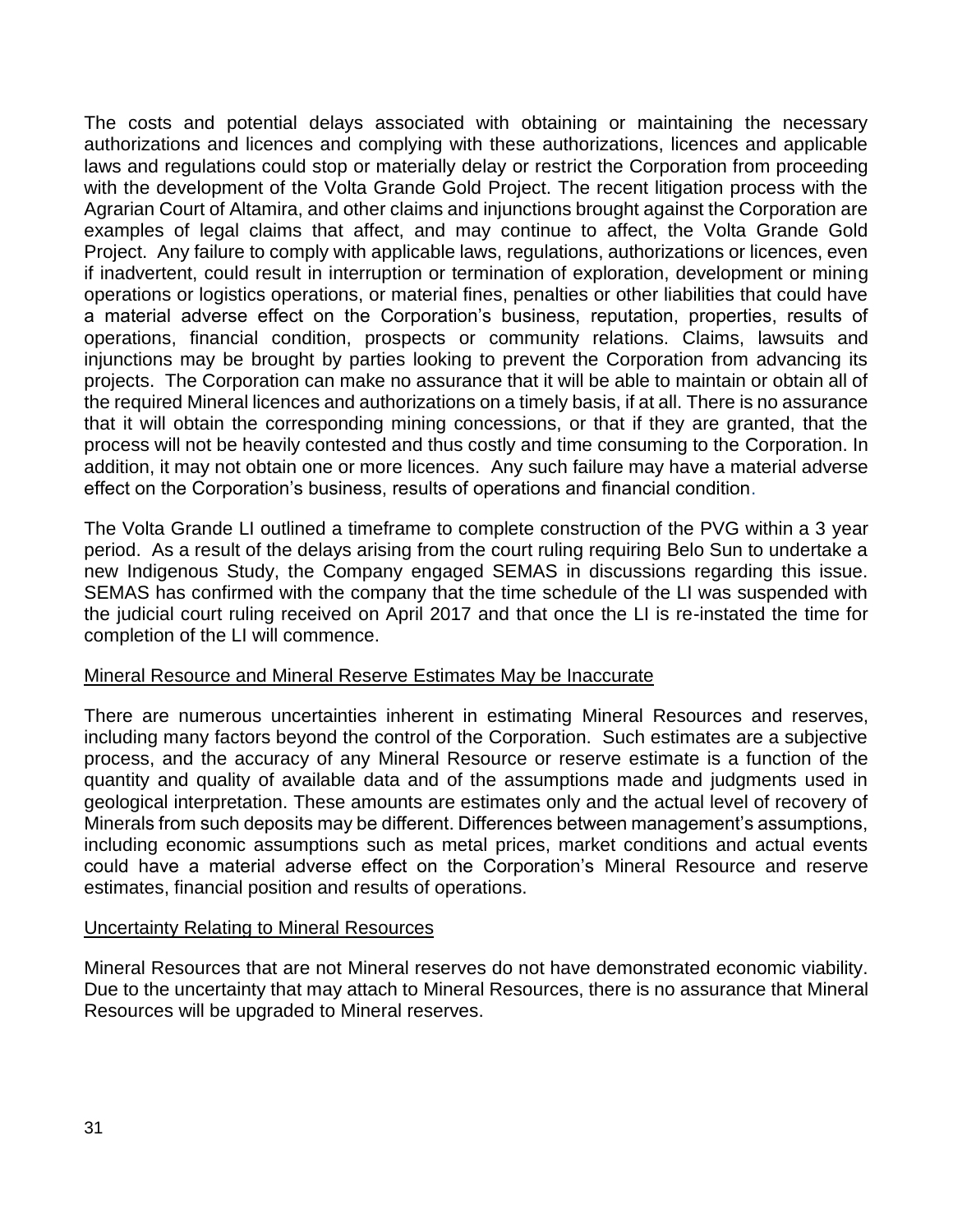## Foreign Operations

At present, the Mineral properties of Belo Sun are located in Brazil. As a result, the operations of the Corporation are exposed to various levels of political, economic and other risks and uncertainties associated with operating in a foreign jurisdiction. These risks and uncertainties include, but are not limited to, currency exchange rates; price controls; import or export controls; currency remittance; high rates of inflation; labour unrest; renegotiation or nullification of existing permits, applications and contracts; tax disputes; changes in tax policies; restrictions on foreign exchange; changing political conditions; community relations; Indigenous relations; NGO activity; currency controls; and governmental regulations and legislation that may require the awarding of contracts of local contractors or require foreign contractors to employ citizens of, or purchase supplies from, a particular jurisdiction. Changes, if any, in mining or investment policies or shifts in political attitudes in Brazil or other countries in which Belo Sun may conduct business, may adversely affect the operations of the Corporation. The Corporation may become subject to local political unrest or poor community relations that could have a debilitating impact on operations and, at its extreme, could result in damage and injury to personnel and site infrastructure.

Failure to comply with applicable laws and regulations may result in enforcement actions and include corrective measures requiring capital expenditures, installing of additional equipment or remedial actions. Parties engaged in mining operations may be required to compensate those suffering loss or damage by reason of mining activities and may have civil or criminal fines or penalties imposed for violations of applicable laws or regulations.

## Environmental

The Company's activities are subject to extensive federal, state and local laws and regulations governing environmental protection and employee health and safety. Environmental legislation is evolving in a manner that is creating stricter standards, while enforcement, fines and penalties for non-compliance are more stringent. The cost of compliance with changes in governmental regulations has the potential to reduce the profitability of operations. Furthermore, any failure to comply fully with all applicable laws and regulations could have significant adverse effects on the Company, including the suspension or cessation of operations.

The current and future operations of the Corporation, including development and mining activities, are subject to extensive federal, state and local laws and regulations governing environmental protection, including protection and remediation of the environment and other matters. Activities at the Corporation's properties may give rise to environmental damage and create liability for the Corporation for any such damage or any violation of applicable environmental laws. To the extent the Corporation is subject to environmental liabilities, the payment of such liabilities or the costs that the Corporation may incur to remedy environmental pollution would reduce otherwise available funds and could have a material adverse effect on the Corporation. If the Corporation is unable to fully remedy an environmental problem, it might be required to suspend operations or enter into interim compliance measures pending completion of the required remedy. The potential exposure may be significant and could have a material adverse effect. The Corporation intends to minimize risks by taking steps to ensure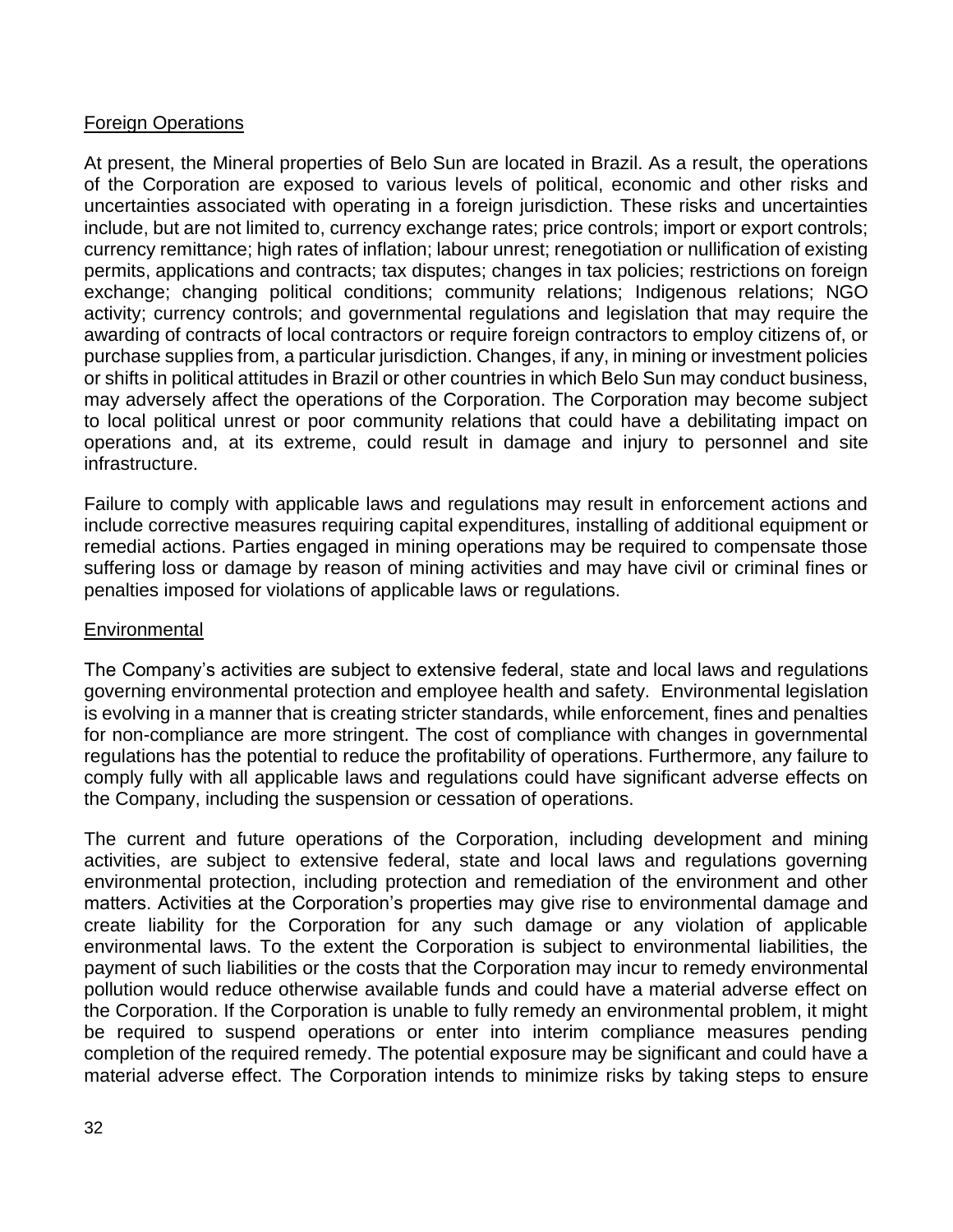compliance with environmental, health and safety laws and regulations and operating to applicable environmental standards.

Many of the local, state and federal environmental laws and regulations require the Corporation to obtain licences for its activities. The Corporation must update and review its licences from time to time, and is subject to environmental impact analyses and public review processes prior to approval of new activities. In particular, the Corporation's Mineral project is located in the Volta Grande do Xingu region, in the area proximal to the Belo Monte hydroelectric plant, on the Xingu River, which is one of the Amazon's most important rivers. Due to the existence of communities of Indigenous peoples and the region's biodiversity, the environmental licensing process of the Belo Monte dam has attracted a great deal of attention from the local communities, nongovernmental organizations, the Federal Public Prosecutor Office, the Brazilian Institute of Environment and Renewable Natural Resources, and other Brazilian and foreign institutions. Therefore, environmental licensing of the Volta Grande Gold Project and relations with local communities and local Indigenous communities may be more challenging and time consuming and subject to greater scrutiny as compared to the environmental licensing process and community and social relations for other Mineral projects conducted in Brazil. Belo Sun can make no assurance that it will be able to maintain or obtain all of the required environmental and social licences on a timely basis, if at all.

In addition, it is possible that future changes in applicable laws, regulations and authorizations or changes in enforcement or regulatory interpretation could have a significant impact on the Corporation's activities. Those risks include, but are not limited to, the risk that regulatory authorities may increase bonding requirements beyond the Corporation's or its subsidiaries' financial capabilities. Developments elsewhere in the Brazilian mining industry or in relation to Brazilian mining legislation may add to regulatory processes and requirements, including additional scrutiny of all current permitting applications.

## Liquidity Concerns and Future Financings

The Corporation will require significant capital and operating expenditures in connection with the development of the Volta Grande Gold Project. There can be no assurance that the Corporation will be successful in obtaining the required financing as and when needed. Volatile markets may make it difficult or impossible for the Corporation to obtain debt or equity financing on favourable terms, if at all. Failure to obtain additional financing on a timely basis may cause the Corporation to postpone or slow down its development plans, forfeit rights in some or all of the Corporation's properties or reduce or terminate some or all of its activities. In the event that the Corporation completes an equity financing, such financing could be extremely dilutive to current shareholders who invested in the Corporation at higher share prices and dilutive as compared to the Corporation's estimated net asset value per share and Mineral Resource or reserve ounces per share.

## Title to Properties

The acquisition of title to Mineral Resource properties is a very detailed and time-consuming process. The Corporation holds its interest in its properties indirectly through mining concession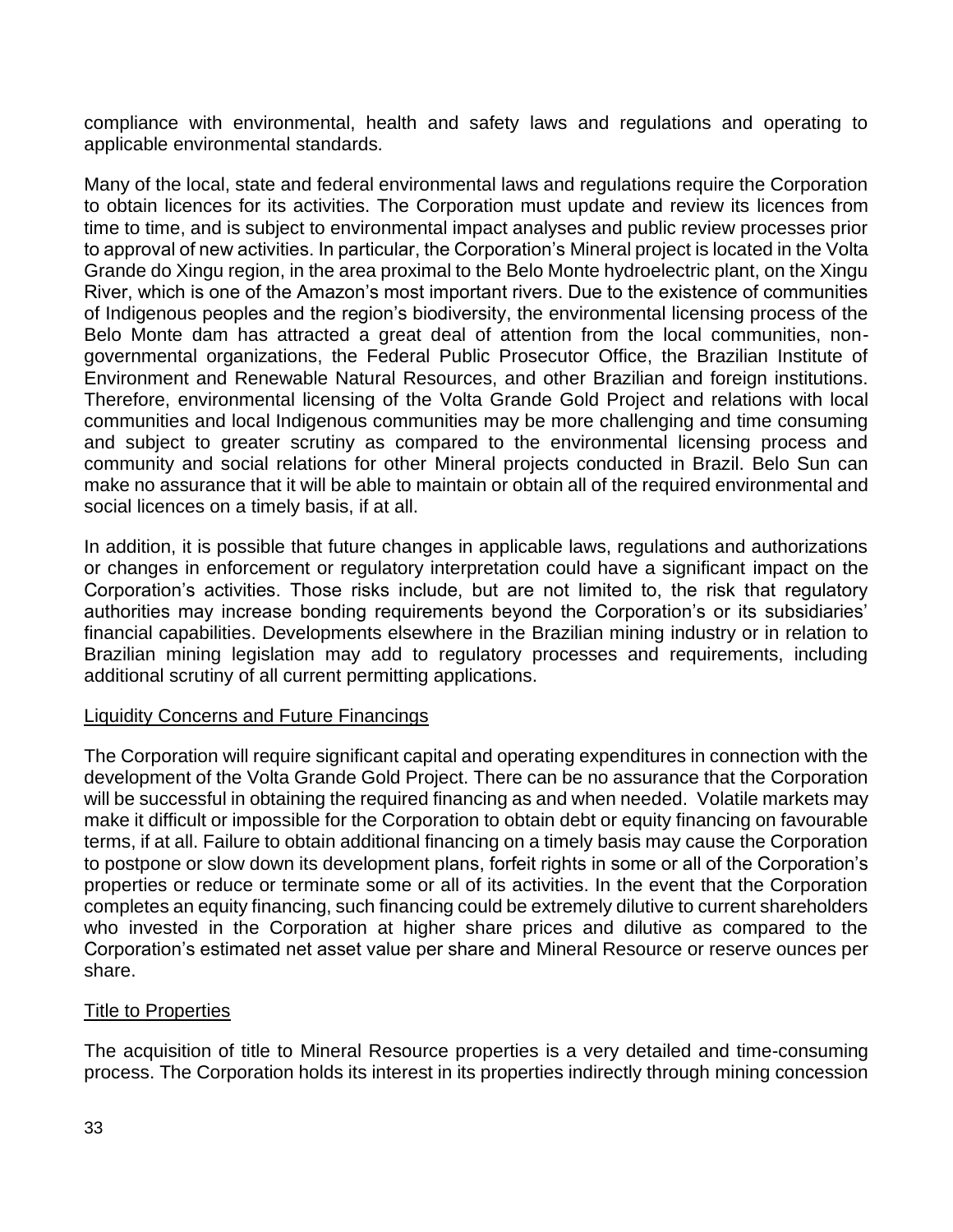rights, exploration permits and exploration applications. Title to, and the area of, the permits may be disputed, or applications may lapse. There may be area overlaps as in the case with INCRA. There is no guarantee that such title will not be challenged or impaired. There may be challenges to the title of the properties in which the Corporation may have an interest, which, if successful, could result in the loss or reduction of the Corporation's interest in the properties. There are garimpeiros (informal miners) operating from time to time within the Corporation's property, and there may be issues and difficulties that could arise, including title disputes and the risk of the garimpeiros encroaching onto active areas of the Volta Grande Gold Project. The Company always advises the proper authorities of any illegal garimpeiro mining activity on its properties.

The Corporation may need to acquire title to additional surface rights and property interests to further development and exploration activities. There can be no assurances that the Corporation will be able to acquire such additional surface rights. To the extent additional surface rights are available, they may only be acquired at significantly increased prices, potentially adversely affecting financial performance of the Corporation.

## Project Development Costs

The Company plans to and expects to successfully develop its Volta Grande Gold Project within the current budget expectations. There can be however no assurance that this project will be fully developed in accordance with the Company's current plans or completed on time or to budget, or at all.

## Litigation

Belo Sun has entered into legal binding agreements with various third parties on a consulting and partnership basis. The rights and obligations that arise from such agreements are open to interpretation and Belo Sun may disagree with the position taken by the various other parties resulting in a dispute that could potentially initiate litigation and cause Belo Sun to incur legal costs in the future. Given the speculative and unpredictable nature of litigation, the outcome of any future disputes could have a material adverse effect on Belo Sun.

## Dependence on Key Personnel

The success of the Company is dependent upon the efforts and abilities of its senior management and board of directors. The loss of any member of the management team or board of directors should not but could have a material adverse effect upon the business and prospects of the Company. In such event, the Company will seek satisfactory replacements but there can be no guarantee that appropriate personnel will be found.

## Conflicts of Interest

Certain of the directors and officers of the Company may serve from time to time as directors, officers, promoters and members of management of other companies involved in mining or natural Resource development and exploration and therefore it is possible that a conflict may arise between their duties as a director or officers of the Company and their duties as a director, officer, promoter or member of management of such other companies.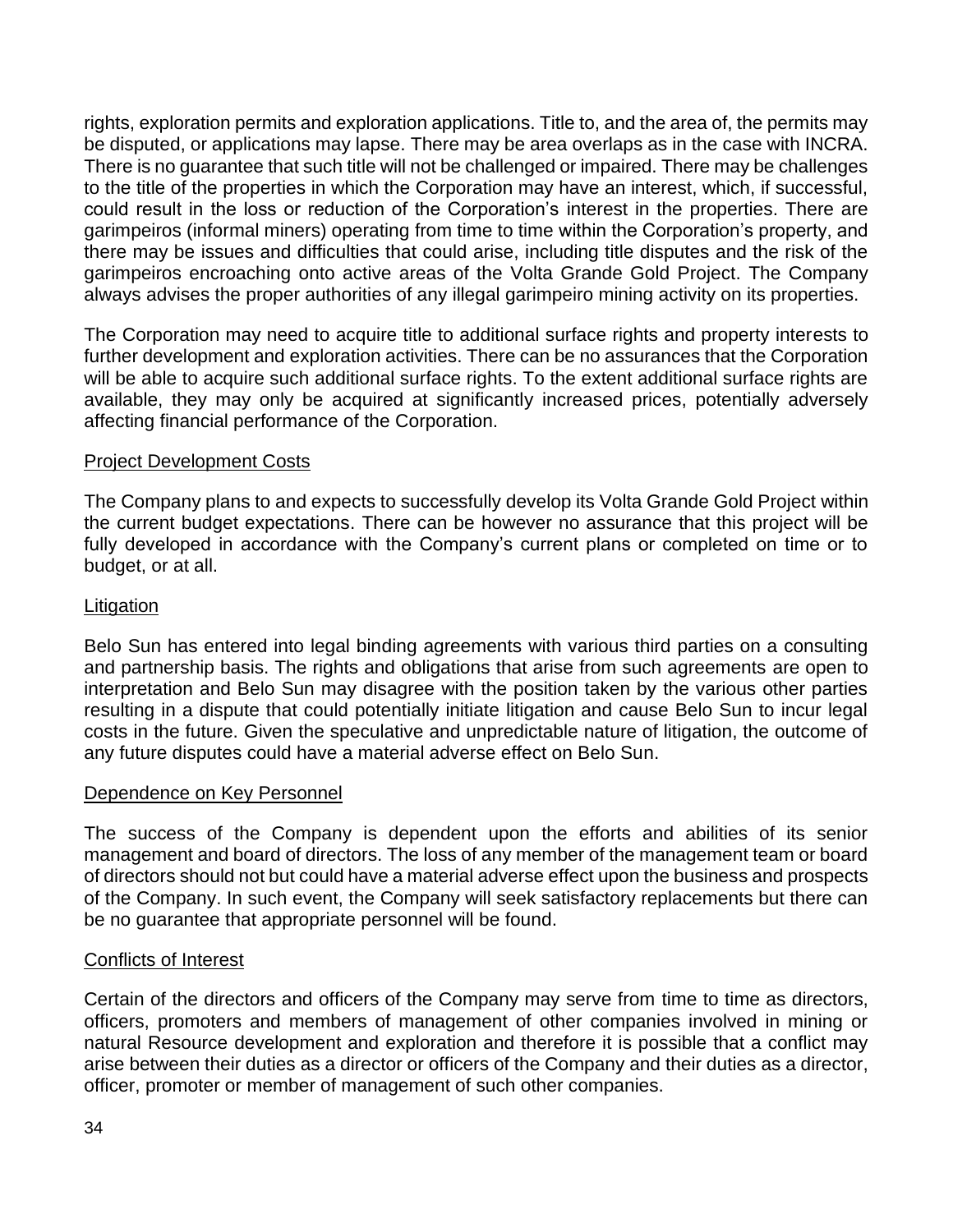The directors and officers of the Company are aware of the existence of laws governing accountability of directors and officers for corporate opportunity and requiring disclosures by directors of conflicts of interest and the Company will rely upon such laws in respect of any directors' and officers' conflicts of interest or in respect of any breaches of duty by any of its directors or officers. All such conflicts will be disclosed by such directors or officers in accordance with applicable laws and the directors and officers will govern themselves in respect thereof to the best of their ability in accordance with the obligations imposed upon them by law.

# **DISCLOSURE CONTROLS AND PROCEDURES**

Management of the Company is responsible for establishing and maintaining disclosure controls and procedures. Management has designed such disclosure controls and procedures, or caused them to be designed under its supervision, to provide reasonable assurance that material information relating to the Company, including its consolidated subsidiaries, is made known to the Chief Executive Officer and the Chief Financial Officer by others within those entities.

The CEO and CFO have evaluated (or caused to be evaluated under their supervision) the effectiveness of the Company's disclosure controls and procedures as at March 31, 2021. Based upon the results of that evaluation, the CEO and CFO have concluded that as at March 31, 2021, the Company's disclosure controls and procedures were effective.

## Internal Control Over Financial Reporting

Management, including the CEO and CFO, is responsible for establishing and maintaining adequate internal control over financial reporting. Under their supervision, the Company's internal control over financial reporting is a process designed to provide reasonable assurance regarding the reliability of financial reporting and the preparation of financial statements for external purposes in accordance with IFRS. The Company's internal control over financial reporting includes policies and procedures that:

▪ Pertain to the maintenance of records that, in reasonable detail, accurately and fairly reflect the transactions, acquisitions and dispositions of the assets of the Company;

▪ Provide reasonable assurance regarding the prevention or timely detection of unauthorized acquisition, use or disposition of the Company's assets that could have a material effect on the annual or interim financial statements.

Management used the criteria set forth by the Committee of Sponsoring Organizations of the Treadway Commission on Internal Control (COSO - 1992) Framework to design the Company's internal control over financial reporting.

The CEO and CFO have evaluated (or caused to be evaluated under their supervision) the Company's internal control over financial reporting as at March 31, 2021. Based on this assessment, the CEO and CFO have concluded that the Company's internal control over financial reporting was effective as at March 31, 2021.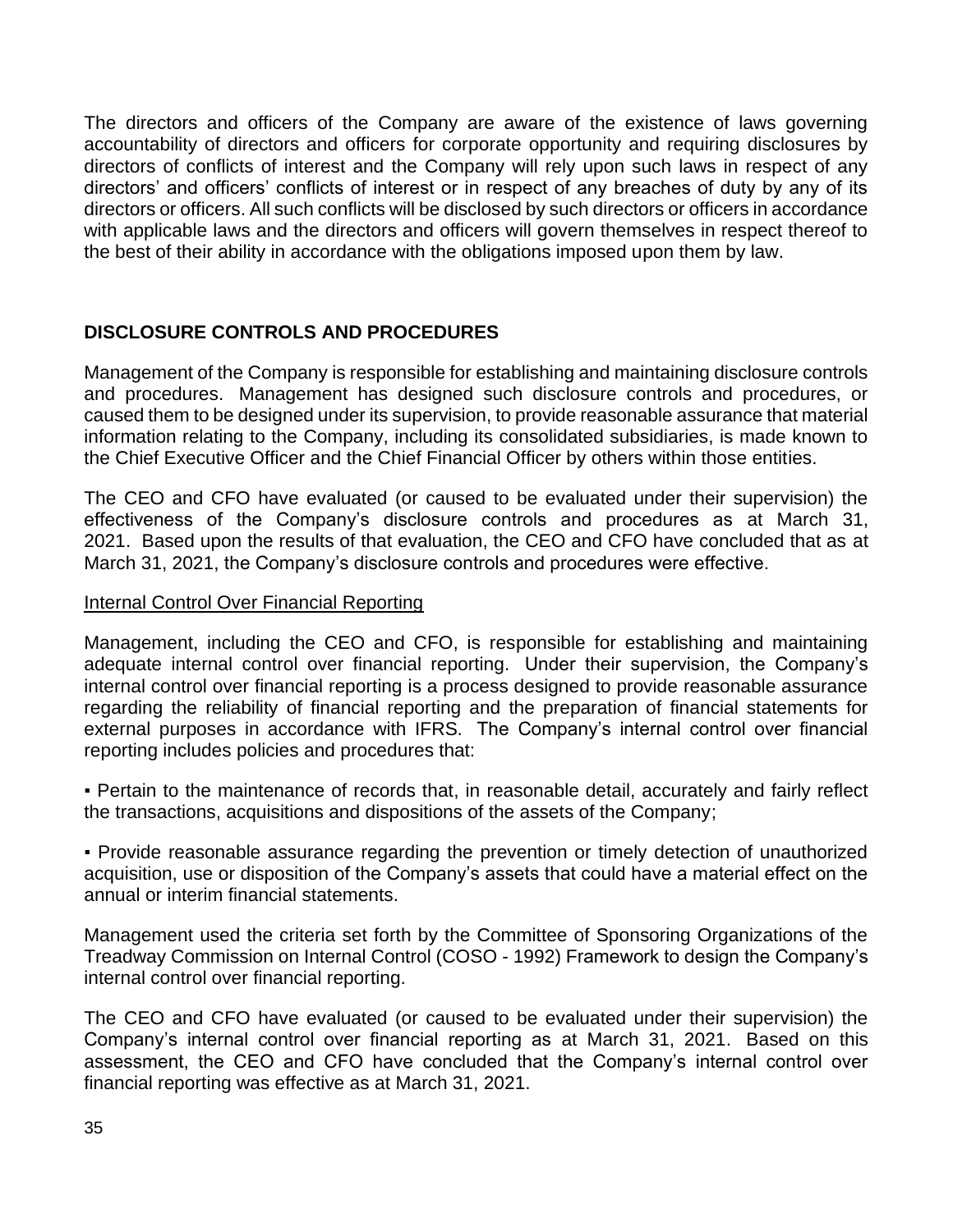There has been no change in the Company's internal control over financial reporting during the three months ended March 31, 2021 that has materially affected, or is reasonably likely to materially affect, the Company's internal control over financial reporting.

#### Limitations of Controls and Procedures

The Company's management, including the Chief Executive Officer and Chief Financial Officer, believe that disclosure controls and procedures and internal control over financial reporting, no matter how well conceived and operated, can provide only reasonable, not absolute, assurance that the objectives of the control system are met. Further, the design of a control system must reflect the fact that there are Resource constraints, and the benefits of controls must be considered relative to their costs. Because of the inherent limitations in all control systems, they cannot provide absolute assurance that all control issues and instances of fraud, if any, within the Company have been prevented or detected. These inherent limitations include the realities that judgments in decision-making can be faulty, and that breakdowns can occur because of simple error or mistake. Additionally, controls can be circumvented by the individual acts of some persons, by collusion of two or more people, or by unauthorized override of the controls. The design of any control system also is based in part upon certain assumptions about the likelihood of future events, and there can be no assurance that any design will succeed in achieving its stated goals under all potential future conditions. Accordingly, because of the inherent limitations in a cost-effective control system, misstatements due to error or fraud may occur and not be detected.

# **SIGNIFICANT ACCOUNTING POLICIES**

The Company's significant accounting policies can be found in Note 2 of its annual consolidated financial statements for the three months ended March 31, 2020.

## New and Future Accounting Pronouncements

Certain pronouncements were issued by the IASB or the IFRIC that are mandatory for accounting periods on or after January 1, 2021 or later periods. Many are not applicable or do not have a significant impact to the Company and have been excluded.

*New accounting standards issued but not effective:*

## IAS 16, Property, Plant and Equipment

The IASB issued an amendment to IAS 16, Property, Plant and Equipment to prohibit the deducting from property, plant and equipment amounts received from selling items produced while preparing an asset for its intended use. Instead, sales proceeds and its related costs must be recognized in profit or loss. The amendment will require companies to distinguish between costs associated with producing and selling items before the item of property, plant and equipment is available for use and costs associated with making the item of property, plant and equipment available for its intended use. The amendment is effective for annual periods